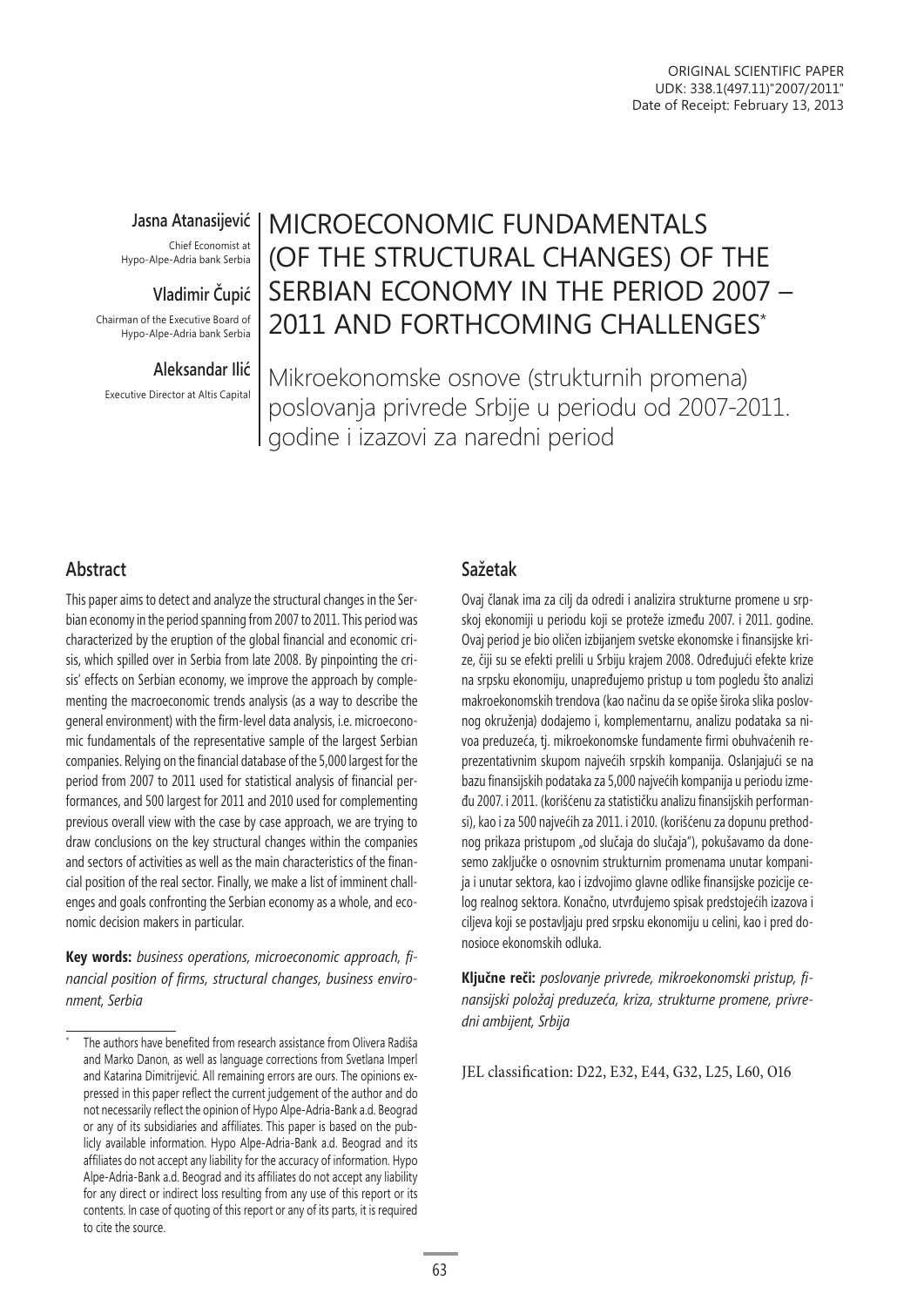## **Introduction**

Global economic and financial crisis, manifesting in Serbia from 2008 onwards, brought about an additional dimension in the discussion on the economic growth model, as well as on the application of specific economic policies aiming at stimulating the economic development. After two decades from the start of transition in Eastern Europe (one decade in Serbia), which mainly resided on a neoliberal model with key elements of macroeconomic stabilization, privatization and market liberalization, the crisis reopened new (old) dilemmas within the professional and academic circles throughout the globe. In this context, the polemics over key measures and mechanisms for inciting the economic growth and government's role in these processes were intensified, such as – the state interventionism vs. the laissez faire, justifiability of protecting the domestic industries via industrial policies vs. liberalization, promoting consumption as a way of inciting the economic growth vs. increase of savings, fixed vs. flexible exchange rate, etc.

However, in these discussions and related analyses, the departure point is usually macroeconomic (aggregate) trends, based on whom the problems, conclusions and possible measures to be taken are defined. By doing this, the real sector, i.e. the economy, is treated as a homogeneous structure, or at best, a sample of homogeneous segments (manufacturing or service-providing enterprise, specific industrial branches, segments of small, medium and large enterprises, state and private enterprises, etc). Generalized qualifications on the real sector or its specific segments (such as that it is illiquid, inefficient, monopolized, etc) are often made. This approach, although not necessarily limited and erroneous, does, up to some extent, ignore the systematic overview of microeconomic base of Serbian economy's functioning, its specificities (especially those immanent to the process of transition implying fundamental changes in principles of management, market and institutional framework, in a short period of time), often neglecting the needs of the economy itself. On the other hand, microeconomic analysis of a certain economy's functioning is complementing the overview of economic trends based on macroeconomic approach, thus

suggesting additional arguments for certain economic policies, as well as more detailed information for analysis of alternative policies<sup>1</sup>. One of the frequent limitations for using the micro-level approach for the macroeconomic questions resides in a lower availability and lesser quality of the data on specific economic subjects, while it requires a greater effort for its processing and analysis.

In this paper, we analyse microeconomic bases for business operations, i.e. structural changes of the Serbian economy in the period spanning from 2007 to 2011, on a representative database on financial state of specific enterprises. By using a new methodological framework, goal of this analysis is, apart from documenting the financial state of specific enterprises, to shed light on a new dimension of real sector overview. This may provide invaluable insights on discussion and decisions on further structural reforms, as well as elements for making decisions on potential policies aiming at stimulating the economy and improving the business climate.

As basis for the analysis we used the database obtained from the financial reports of companies in Serbia2 registered with the Serbian Business Registers Agency<sup>3</sup>. At the upper segment of companies, out of 5,000 largest by annual operating revenues, which is also a representative sample of the Serbian economy, observed are the base trends of the financial state in a five year period spanning from 2007 to 2011. Additionally, we made an analysis on a sample of the 500 largest enterprises in Serbia according to the criteria of the size of operating revenues in 2011. The aim of the analysis of the 500 largest in 2010 and 2011 was to check whether the trends observed in the sample of the 5,000 still hold, by using a more detailed overview of the specific cases on a smaller sample.

This paper is organized in five parts, as follows. In the first part we give a macroeconomic overview in Serbia in the period from 2007 to 2011. The second part aims at presenting the used database and applied methodology.

<sup>1</sup> Its significance in applied economic literature grew in importance ever since the period of the 1997 Asian crisis, whose roots were explored at the micro level, after it was concluded that it was impossible to capture the causes of the crisis on aggregate level data. See [10], where the au thor analyses the enterprise finances in the overview of the crisis.

<sup>2</sup> Although the term "company" is accepted in the domestic legislature, we will also use synonymous terms "enterprise" and "firm" in this article.

<sup>3</sup> Financial reports are not audited.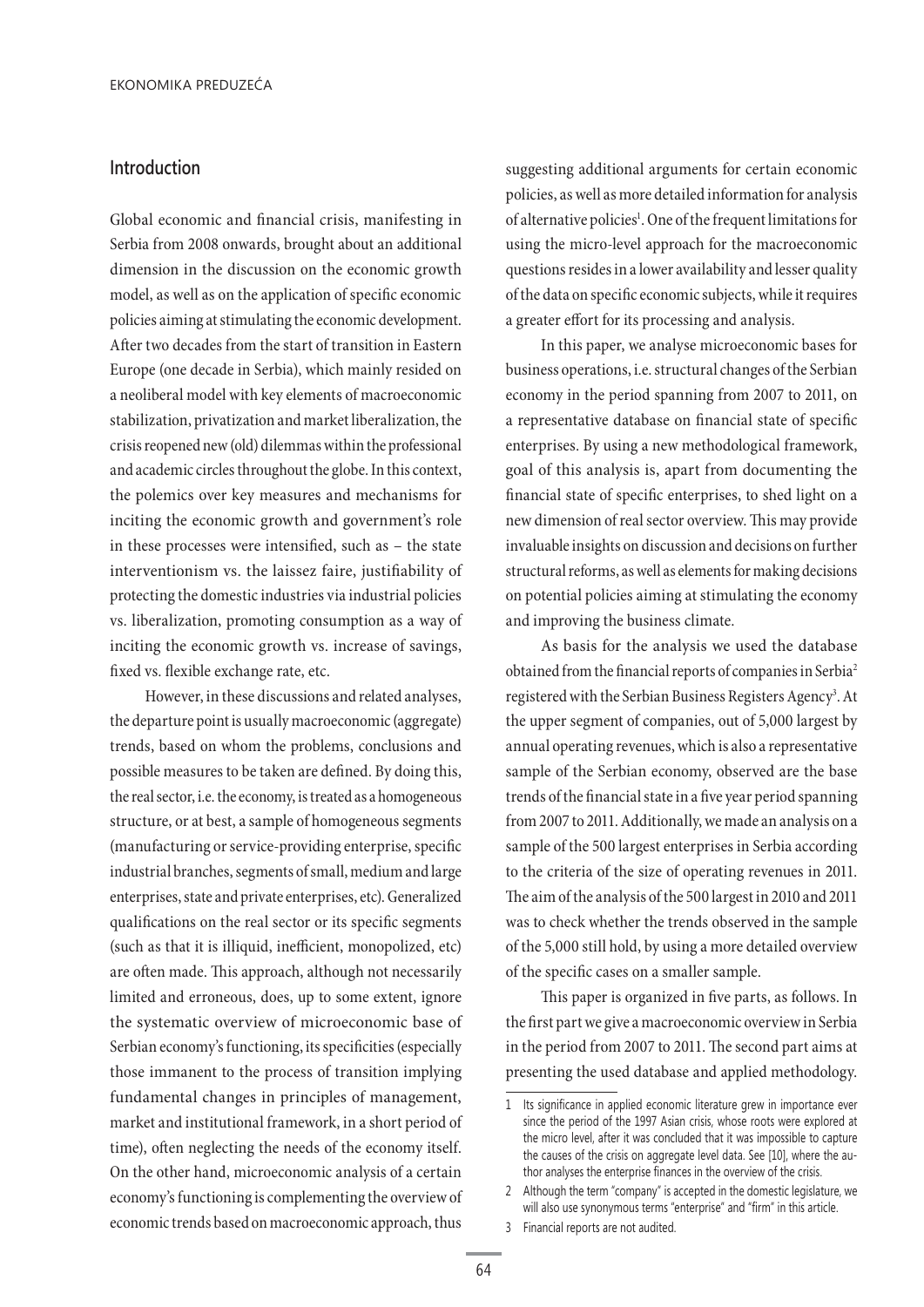In the third part, we analyse the financial performance of the Serbian economy in the observed period with a special overview on base financial components – growth, earning, indebtedness, debt structure, liquidity and efficiency. In this part we also point to the crisis effects on companies' performance. In the fourth part we make an in- depth analysis of the structural changes in the observed fiveyear period, also by pointing to possible relations with the crisis. The fifth part concludes the analysis by sublimating the key challenges of the Serbian economy stemming from the micro level overview, while it also points to the possible directions of the future economic policies in improving the conditions for sustainable economic growth and healthy functioning of the economy.

# Macroeconomic framework in the period between 2007 and 2012

The period from 2007 onwards has been marked by a large global economic crisis, which started to manifest by the end of 2008 in Serbia, via two major channels – (1) trade, through falling demand for Serbian exports, and (2) financial, through cease of foreign capital inflows. Although the macroeconomic situation stabilized to some extent in the first half of 2009 by concluding the Vienna initiative and arrangement with the IMF, Serbian GDP contracted significantly in 2009, only to temporarily leave recession in the second half of 2010 (due to a recovery in exports) and in course of 2011 (due to a higher investment-related consumption), whereas it finally started to fall once again in 2012, which was also an election year. Dinar significantly weakened, by a total of 50% from 18th September 2008 to 2012 end. Imports recovered in 2011 due to capital equipment purchases following larger investments, while import growth in 2012 may be attributed to a consumption-related fiscal expansion. Due to a necessary fiscal consolidation pointed to deficit reduction, this trend ended, and effects of a large investment in the car factory started to reflect on the export growth in the last quarter of 2012. Inflation in this five-year period oscillated from 3-4% to 15%, while a heated demand, present in 2007 and 2008, has been eliminated as an inflationary factor since 2009. Than the primary inflationary role was overtaken

by the FX depreciation, as well as some cost and supplyside factors, such as the food prices in a period of the fall of domestic agricultural production (2010) and surge in global food prices (2011), gasoline prices in combination with USD/EUR strengthening, all together mixed with ubiquitous structural causes. Gasoline prices in Serbia surged by 102% from January 2009 to 2012 end (while the global oil prices surged by app. 99%, calculated in dinars), and in the same period domestic food prices rose by 35% (while global FAO food price index grew by equally 35%). In the period spanning from the beginning of 2007 to 2012, Serbian GDP grew by an average of 1.1% a year. Consumer prices grew by app. 70% between the beginning of 2007 to the end 2012 (while the Eurozone inflation sped up by 14%). Nominal wages in the same period grew by 72% in RSD terms, and 21% in EUR terms. Real wages grew by 11% in the period from the beginning of 2007 to September 2008, only to drop by 9% from September 2008 to December 2012. Hence, after a relative loss of external competitiveness until 2008, in the period between 2009 and 2012 it was partially restored. Also, under the pressure of crisis, productivity increased as well, through an increase of GDP per employee by 16%. Unfortunately, the unemployment rose from a low of 13.3% in April 2008 (434 thousands of unemployed persons), to 14% in October 2008, when the rising trend started, and finally to 22.4% in October 2012, to 665 thousand unemployed persons.

After relatively solid macroeconomic results in 2011, situation deteriorated in 2012 – GDP contraction was estimated at 1.7% in that year. These developments were also contributed to by low domestic and external demand, unusually adverse weather (especially in February and during the summer), as well as uncertainties related to the May 2012 elections, which typically deteriorate the economic activity while the state initiatives are usually postponed. These events were coupled by closing down of the Pancevo refinery due to its reconstruction during the Q3 2012. Also, at the beginning of 2012, US Steel, the largest exporter in the previous period, quit its Smederevo steelworks operations, while this steel mill's production fully halted in July 2012. Last year was also marked by a drastic contraction in foreign direct investments inflows in comparison with 2011. Nevertheless, some positive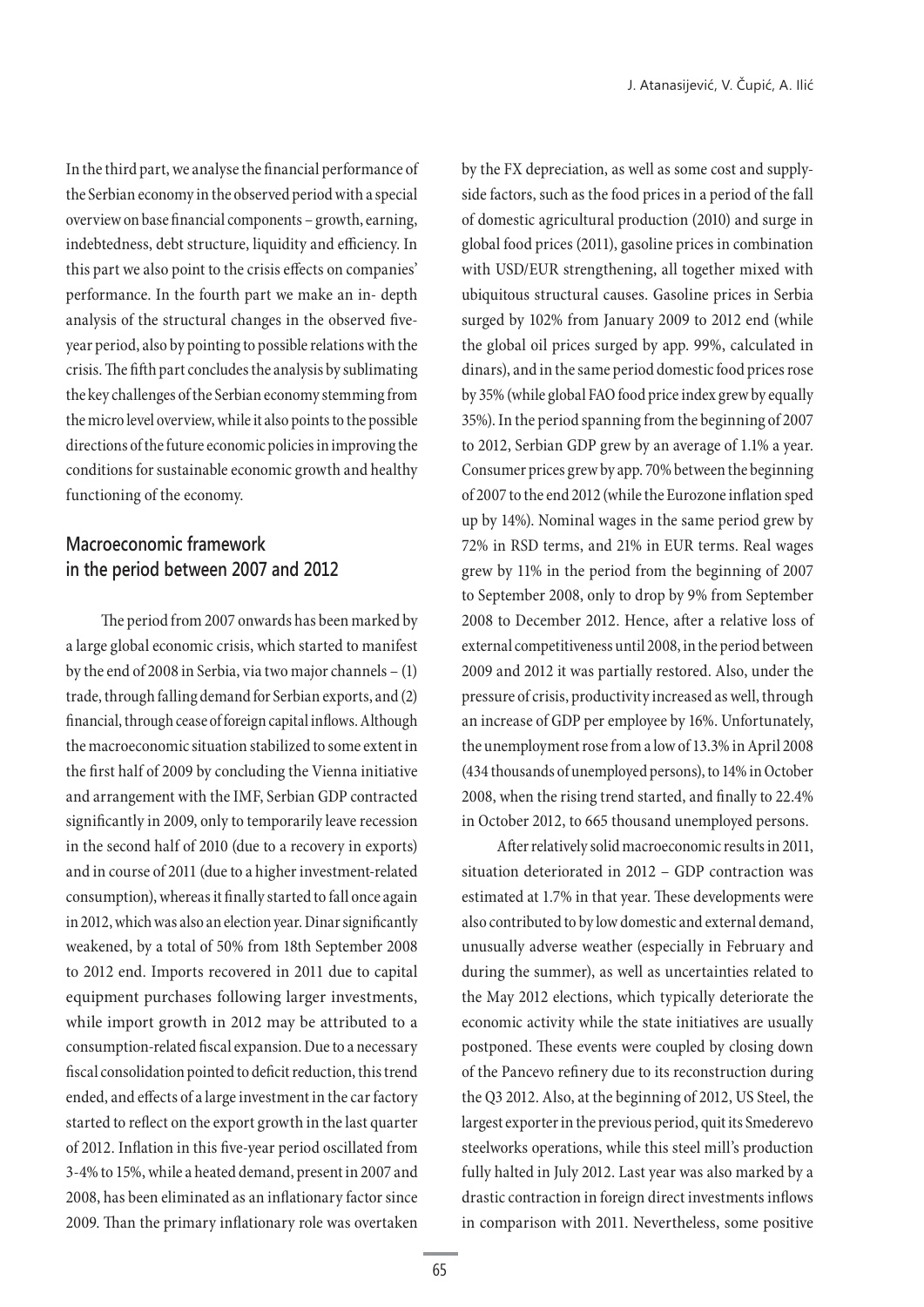signals could have been seen in the last quarter of 2012, primarily the beginning of serial production of cars and start of work of the modernized Pančevo refinery, reflecting on the overall industrial production and exports. Due to a loose fiscal policy, consolidated state deficit deepened to almost 7% of GDP, while public debt breached the level of 60% of GDP. During 2012 a fierce RSD depreciation took place. Dinar first reached a historical minimum of 119.1 at the beginning of August 2012 (12% value loss since the year beginning), followed by a trend change and strengthening to 113.7 level at the end of 2012 (8.7% value loss for the entire 2012). These exchange rate dynamics, bearing in mind a high share of FX-indexed loans, will undoubtedly influence on reporting of higher expenditures on FX losses in the balance sheets, i.e. lower profitability of companies in 2012.

### Data and methodology

As the base for further analysis we used a database of financial reports of companies in Serbia for the period spanning from 2007 to 2011. Source of data used in the analysis is the Serbian Agency for Business Registers, which includes the database of financial reports for all companies in Serbia pursuant to the Law on Accounting and Audit. Bearing in mind that at the moment of conducting the analysis the Agency did not dispose of audited financial reports, the analysis was made on the basis of unaudited reports.

This way, we have made a database of the 5,000 largest single companies, by the criterion of operating revenues in each of the five years of the observed period. The 5,000 largest, which is app. 5% of all registered companies, account for 82% of operating revenues and 64% of total employment of all registered companies in 2011. A similar coverage was reported in the previous four years. This database was used to overview the financial situation of the economy by using the statistical analysis. The second "layer" of the analysis represents an analysis of the 500 largest companies (by the criterion of operating revenues in 2011). These companies were ranked according to the criterion of their realistic power, by introducing groups to list of the largest 500, while companies otherwise consolidated in the included groups were deducted from the list. The advantage of this approach is in comprehensibility of specific cases which contributes to a better analysis of the financial data, and which is practically impossible at the sample of the 5,000. Also, due to the economic concentration, the coverage of the overall business operations of the Serbian economy via the largest 500 is equally significant. Namely, these 0.5% of total registered companies in Serbia, account for 53% of total operating revenues and 38% of all employees in all registered companies. Their operations were analysed in 2011 and 2010 as a part of this paper.

In order to overview performances per sectors/ industries, a classification of the largest 500 (single) companies was conducted. In the classification of the enterprises by industries the predominant business activity registered at the Agency for Business Registers was taken into consideration, but some posterior corrections were made in accordance with the international practice and the analyst expertise, wherever it was estimated that the official classification doesn't fully reflect the predominant activity of the company in question. Bearing in mind their large importance for the Serbian companies and Serbian specificities, in this paper we made special attention, on one hand, to the "conglomerates" – domestically owned companies, which generate a significant level of operating incomes in three or more sectors (industries), and, on the other hand, to foreign direct investments. Apart from this, as a separate sample, we observed the "state companies", i.e. companies in majority (over 50%) ownership of the central or local government, or those where the state, although a minority shareholder, has a crucial, i.e. controlling role in their management. The Top 500 list including main financial indicators and industry level sub-lists are published in NIN [3].

# **Financial position of companies** and key challenges in operations

By observing the financial results of the Serbian economy in the analysed period, it is observable that the total operating revenues and profitability suffered the most in 2009, while 2010 was a year of stabilization after a crisis-induced shock, while a recovery is visible in 2011.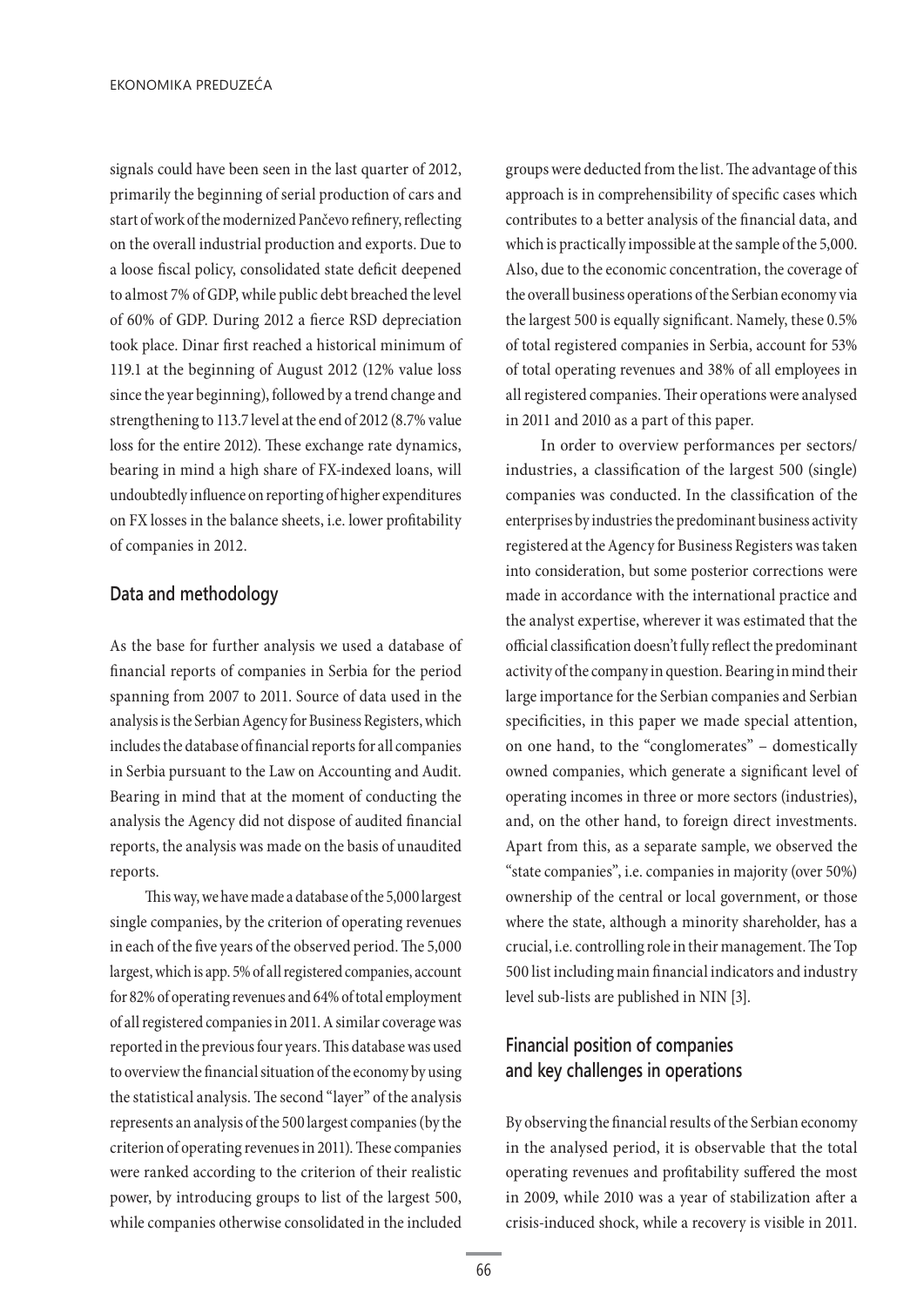However, it seems that 2012 will be very bad with a return of recession to the so-called "double-dip". Apart from this, one of the main challenges Serbian economy is confronted with is bad liquidity.

# Operating revenues – visible crisis effect in 2009 and recovery in 2010 and 2011

The medial growth of operating revenues in RSD in 2008 amounted to significant 22%, whereas 10% of 5,000 observed companies reported a fall of operating revenues of 10% or more. In 2009, the medial growth amounted to 3.4%, and as much as 31% of the observed companies had a fall larger than 10% in that year. In 2010 and 2011, the medial growth of operating revenues of the largest 5,000 companies amounted to 18.3% and 16.6% respectively, whereas, similar to 2008, i.e. before the crisis, operating revenues' fall of 10% or more was reported in 13% of companies in both of these years.

At the sample of the 500 largest companies in Serbia, when single companies are observed, it is visible that effects of the foreign direct investments from the previous period are starting to materialize. Namely, apart from the companies growing and advancing year after year, such as Tarkett, Telenor, Mercator, Idea, VIP Mobile, Metro, Coca Cola, SBB, Ball Packaging, etc, in 2011 a solid advance of previous investments in the sector of tradables and services was evident, such as Valy, Gorenje, which keeps opening new factories across Serbia, Yura, which opened several factories in a short term, Grundfos and others. In the Q4 2012 first positive effects of the FIAT car factory on the industrial production and exports started to show. Nevertheless, in this segment there are some negative examples of withdrawal of some companies, as in the case of US Steel. Some other investors also consider strategic options that include an exit from the Serbian market, bearing in mind the current market conditions in Serbia, such as Hemofarm Stada, which generated large losses because of write-off of claims from wholesale pharmacies. However, those examples of withdrawal of foreign investors from Serbia are relatively scarce, leading to a conclusion that there are still large untapped investing possibilities and direct benefits for foreign investors, although in parallel

there is still room for an improvement of the business climate itself.

In the segment of large companies with a majority domestic ownership, defined as conglomerates, results are very heterogeneous, in the sense of business development, growth of revenues, profitability, indebtedness and systemic importance for the economy. There are examples where growth and development from the previous period rapidly continued in 2011, such in the example of Radun Inženjering, after takeover of Slovenia's Fruktal (operating revenues growth in RSD in 2011 attaining 117,1%), Interkomerc (growth of 50% or more in the last three years), concern Farmakom, significantly supported by the international financial institutions (growth of operating revenues in 2011 of 45%) or the Elixir Group (almost 130%). Out of large companies in majority domestic ownership there is a need to mention Beohemija, IM Matijević, Univerexport, DIS, Lilly Drogerie, Almex, Vino Župa and others, reporting constant growth and development, sometimes with support of international financing institutions. On the other hand, a part of large companies in majority domestic ownership protected and consolidated their position without a significant growth rate, and some of them slowly disappeared (see Table 1).

When it comes to mid-sized companies, trends are not quite favourable. Although from the aspect of economic growth these companies are expected to grow and develop constantly, and to attain a place at the list of the largest with time, events of this kind are rare, especially in the tradable sector. More accurately, not a single company of this kind made it to the list of the Top 20 fastest growing companies in 2011. Causes of this could be found, from one side, in high concentration of the economy and significant influence of the large companies on small ones' operations, inadequate and expensive financing sources and – notwithstanding improvements at that field – insufficient incentives in business environment turned to small and medium enterprises.

When single sectors are observed, there is heterogeneity in operations of companies within sectors, but also between sectors as a whole. However, what is almost a universal phenomenon is that the sectors and the economy as a whole are consolidating. In 2011, due to an economic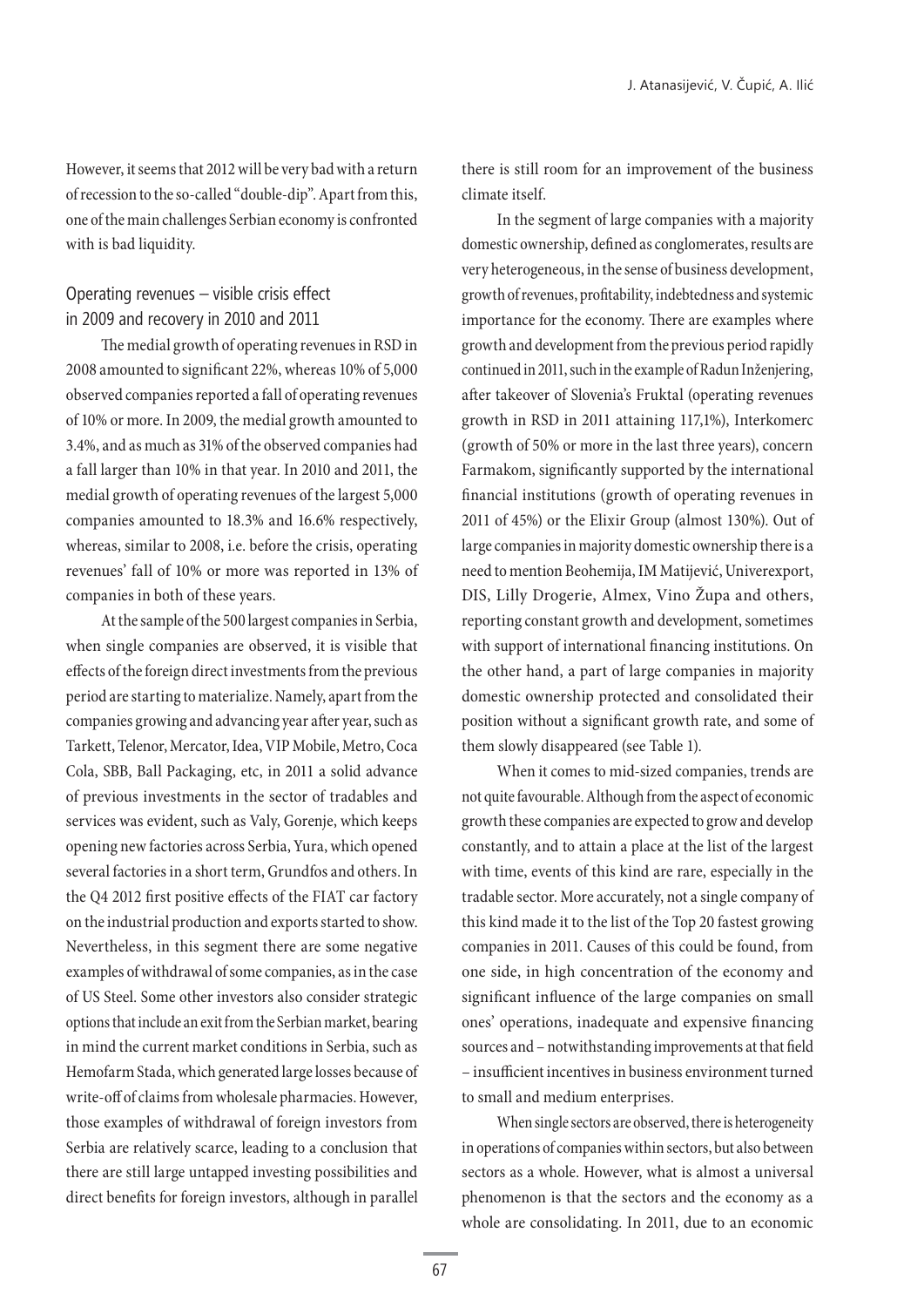recovery, the fastest growth was made by the companies that operate in sectors of agriculture (24.6%), construction (22.1%), metal industry (19.1%) and energy (15.9%).

Seen as a whole, a significant growth of 26.2% was attained by companies whose main activity is retail trade. However, this growth is in a large extent a result of growth of operating revenues of Delhaize Serbia (of 37.3%), but it is not entirely realistic, bearing in mind that Delhaize, i.e. Delta Maxi did not consolidate all the companies in its system in 2010. Without Delhaize Serbia, companies that operate in the retail sector attained a 16.9% growth. Out of all observed sectors, aggregate fall in operating revenues of the listed companies was achieved by the sectors of pharmaceuticals (-9.2%) and tobacco (-6.6%), and it can be concluded that these sectors are significantly crisis-ridden.

The heterogeneous sector development in the observed period was contributed to, apart from a different effect of the crisis, by measures of the government policies.

Sector of food and beverage production is one of the most important in the Serbian economy. In 2012 this sector had a share in total exports of Serbian goods of 15.2%, and this share, despite the crisis, was increased in comparison with 2007, when it was at 14.9%, and in the crisis period (between 2008 and 2011) when an average annual growth rate of exports of 6.3% and trade surplus was 11%. Consequently one can conclude that the crisis was beneficial to this sector, foreign exchange rate adjustment as its part, of course along with the investments effecting in that and the previous period. Within this sector, trends are divergent. Hence, brewery and juice/soft-drink beverages sectors were highly consolidated, dominated by large international investors, such as Molson Coors as the owner of the Apatinska brewery (earlier owned by InBev), Carlsberg, Heineken, Coca Cola (Fresh&Co), PepsiCo, Rauch and other or significant domestic enterprises such as Nectar (part of Radun Inženjering) from Bačka Palanka. These enterprises invested significant sums in the previous period, and almost all of them had positive financial results in terms of operating revenues growth and profitability, and also had low or sustainably low level of indebtedness, with visible results in exports, above all to the regional markets (most of these companies use Serbia as the regional

and production centre wherefrom they export mainly to Bosnia and Herzegovina, Macedonia and Montenegro). On the other side, subsectors of confectionery industry and meat processing are predominantly owned by the domestic capital. In these subsectors consolidation is in process, and in the forthcoming period one can expect foreign investors to come with a continued advance of the most successful domestically owned companies. This conclusion is pointed to by financial results, which are, as opposed to breweries and juice/soft-drink beverages, worse, and there are companies, mainly domestically owned, which confront the challenge of high level of indebtedness.

Effects of measures of state politics are well observable in the construction sector. This sector was hit particularly hard by the crisis, which was especially felt in 2009 and 2010, when this sector attained a fall of performed works of 19.9% and 6.4% respectively. After that, the state decided to help the domestic construction industry amidst the economic crisis by realization of large infrastructure projects (Corridor X, building new bridges, etc) and other projects (housing zones "Stepa Stepanović" and "Dr Ivan Ribar"), along with the special Law on stimulating of the construction industry. However, these measures had limited results. On one side, liquidity in the sector was improved up to some point, but systemic problems were not resolved, so even today a part of the domestic construction companies is at the brink of disappearance. On the other side, the present situation at the domestic market were fully used by the international companies operating in Serbia, such as Porr, Alpine and others, which are not the sector leaders, especially in the part related to the road infrastructure. These trends were contributed to by the way of financing large projects, relying on credits from international financial institutions, where tender conditions were out of domestic companies' reach, so they were usually involved as subcontractors of large international companies, often with a significantly lower profit margin.

A good example of the state's influence on the development of some sectors is the pharmaceutical sectors, before the crisis one of the most profitable ones, where the largest domestic suppliers (Hemofarm, Galenika,

 $68$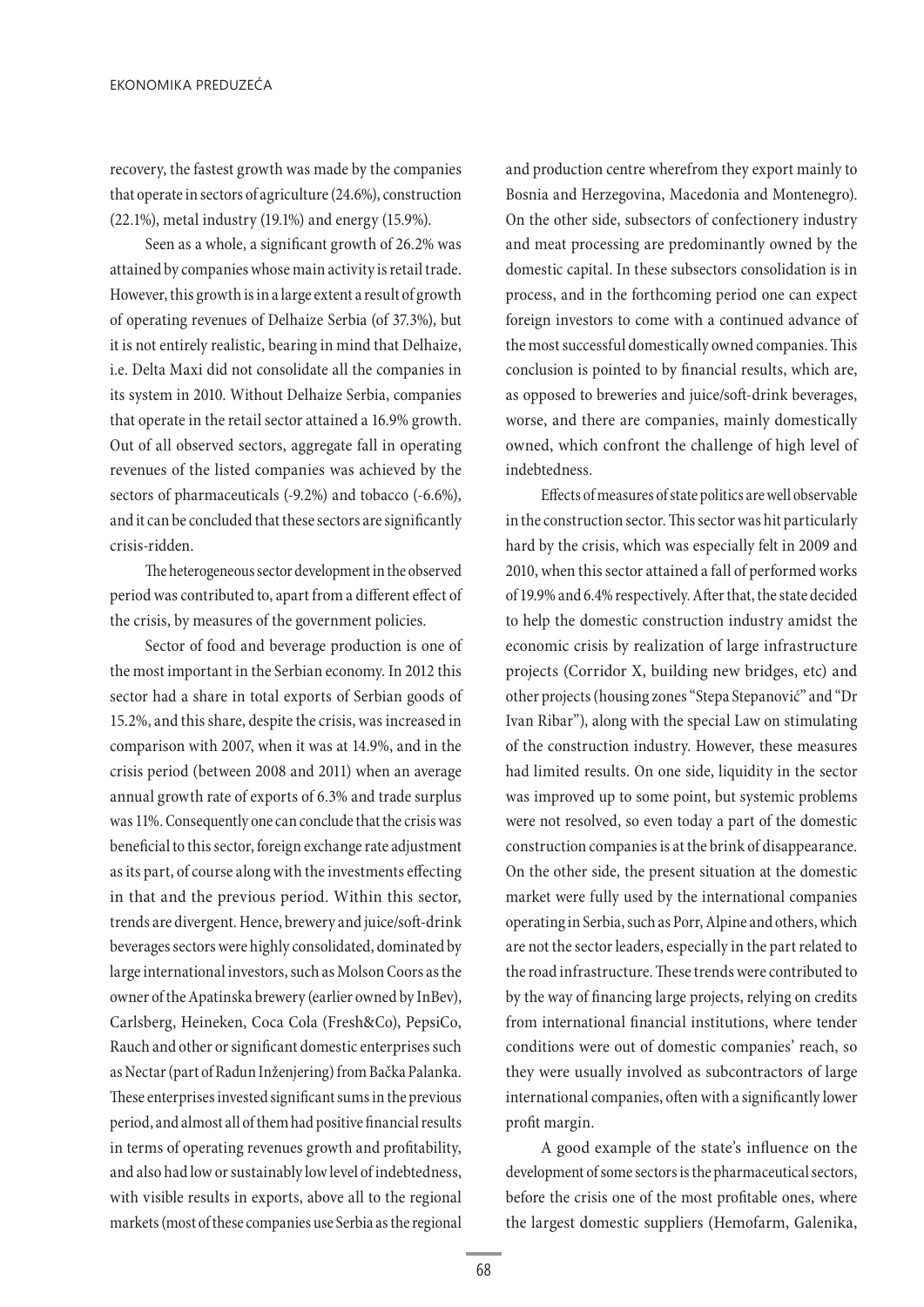Zdravlje) are confronted with illiquidity and operating losses, whereas the chain effect of illiquidity spilled over on the pharmaceutical industry (more on this subject in the third part of the paper). Sectors that saw their results worsen under the effects of the crisis and/or state decisions are motor vehicles sales and auto parts sector and the tobacco industry. At the other hand, the sector of construction materials, especially the cement production sector, apart from all the challenges and contraction of the construction industry, remained relatively resistant to the crisis.

Profitability — large influence of financing modes

In the observed five-year period spanning from 2007 to 2011, the margin of operating profitability – EBITDA did not change sizeably, bearing in mind that the operating expenses followed the dynamics of the operating revenues. Medial EBITDA margin in operating revenues across the whole observed period stayed at app. 6%, whereas in 2007 it amounted to as much as 6.8%, only to fall to 5.9% in 2011. In other words, operating expenses (without amortization) followed proportionally the rise (fall) of operating revenues along the entire five-year period. Profitability, however, fell significantly in 2009 and recovered in 2010 and 2011, but it is still under the 2008 level. Medial ROA fell from 6.8% and 4.5% in 2007 and 2008, to 3.4% in 2009, only to recover to a 4.9% level in 2011. In absence of a more robust growth of operating revenues (i.e. in case of revenues contraction in a part of the economy), it is clear that the fall of profitability is the result of the fact that cost of financing and negative exchange rate differentials, "ate" a part of the margin and hence reduced the profitability. The influence of high costs of financing and negative exchange rate differentials is best seen at the 500 largest companies in Serbia. Unlike 2010, when a loss of RSD 1.2 billion was recorded, TOP 500 recorded a profit of RSD 114 billion in 2011. This result is a direct consequence of a significant change of a decrease of negative financial results, resulting from FX rate stabilization, and not from an increase of the profits, having in mind that the EBITDA median was reduced from 6.5% to 5.9%, and that average EBITDA margin practically remained unchanged at the same level as the year before, i.e. at 7.5% (Table 3).

When the results of specific companies are in question, it is noteworthy that in 2011 there has been a change at the list of the most profitable companies measured by the ratio net profits – after Telekom Srbija's domination in several last years, in 2011 the most profitable company in

|                               | Growth<br>of                             | Growth<br>of                              |                                            |                                             |                             |                         |                                                    |                                 |                                 |                              |                                         |                                   |                                                   |
|-------------------------------|------------------------------------------|-------------------------------------------|--------------------------------------------|---------------------------------------------|-----------------------------|-------------------------|----------------------------------------------------|---------------------------------|---------------------------------|------------------------------|-----------------------------------------|-----------------------------------|---------------------------------------------------|
| Sector                        | operating<br>revenues,<br>total.<br>in % | operating<br>revenues,<br>median.<br>in % | <b>EBITDA</b><br>margin,<br>total,<br>in % | <b>EBITDA</b><br>margin,<br>median,<br>in % | ROA,<br>aggregated,<br>in % | ROA,<br>median.<br>in % | Total<br>operating<br>income, in<br><b>000 EUR</b> | Total<br>number of<br>employees | EBITDA.<br>in 000<br><b>EUR</b> | Net<br>income, in<br>000 EUR | Total<br>value,<br>in 000<br><b>EUR</b> | Net debt,<br>in 000<br><b>EUR</b> | Estimated<br>investments,<br>in 000<br><b>EUR</b> |
| Agriculture                   | 25.8                                     | 29.1                                      | 7.5                                        | 5.8                                         | 3.6                         | 2.6                     | 969,458                                            | 8,552                           | 72,433                          | 33,110                       | 946,804                                 | 241,386                           | 129,518                                           |
| Food and Beverages            | 12.9                                     | 12.7                                      | 15.0                                       | 11.5                                        | 6.3                         | 4.3                     | 3,788,750                                          | 33,920                          | 566,492                         | 252,083                      | 4,041,113                               | 910,689                           | 539,069                                           |
| <b>Tobacco Production</b>     | $-5.6$                                   | $-12.0$                                   | 6.0                                        | 7.1                                         | $-1.3$                      | $-3.0$                  | 254,582                                            | 1,027                           | 15,205                          | $-6,675$                     | 489,581                                 | 64,544                            | 7,237                                             |
| Wood and Paper Industry       | 11.6                                     | 13.3                                      | 8.6                                        | 9.2                                         | 1.0                         | 2.5                     | 564,627                                            | 12,723                          | 48,557                          | 13,440                       | 1,283,866                               | 206,101                           | 59,971                                            |
| Chemical Industry             | 19.1                                     | 18.0                                      | 7.0                                        | 10.2                                        | $-3.9$                      | 5.9                     | 2,076,457                                          | 15,929                          | 145,734                         | $-80,726$                    | 2,108,311                               | 410,557                           | 184,012                                           |
| Pharmaceutical                | $-8.3$                                   | $-7.1$                                    | 14.4                                       | 9.7                                         | $-23.5$                     | $-11.3$                 | 353,683                                            | 5,772                           | 51,051                          | $-170,518$                   | 619,761                                 | 151,949                           | 25,532                                            |
| <b>Construction Materials</b> | 8.2                                      | 7.7                                       | 23.2                                       | 14.9                                        | 12.6                        | 8.7                     | 412,227                                            | 4,255                           | 95,450                          | 62,147                       | 490,917                                 | 82,816                            | 69,413                                            |
| Metal Industry                | 20.3                                     | 28.8                                      | 0.7                                        | 4.7                                         | $-5.4$                      | 2.8                     | 2,390,920                                          | 26,057                          | 17,584                          | $-130,945$                   | 2,529,054                               | 697,380                           | 425,599                                           |
| Other Machines and Apparatus  | 8.1                                      | 17.6                                      | $-0.9$                                     | 7.2                                         | $-5.5$                      | 2.8                     | 876,674                                            | 20,656                          | $-8,314$                        | $-109,267$                   | 2,155,466                               | 583,799                           | 393,504                                           |
| Motor Vehicle Sales           | 4.4                                      | 4.3                                       | 3.4                                        | 2.3                                         | 0.2                         | 0.9                     | 500,701                                            | 1,331                           | 16,925                          | 630                          | 369,754                                 | 161,898                           | 16,837                                            |
| Energy                        | 17.1                                     | 18.8                                      | 12.9                                       | 2.5                                         | 4.6                         | 3.8                     | 8,645,647                                          | 58,772                          | 1,118,751                       | 680,559                      | 17,867,709                              | 1,793,008                         | 1,102,319                                         |
| Wholesale Trade and Mediation | 9.4                                      | 15.4                                      | 3.9                                        | 3.9                                         | 1.0                         | 5.3                     | 6,237,431                                          | 21,760                          | 244,967                         | 37,060                       | 4,000,863                               | 873,475                           | 211,656                                           |
| Retail                        | 23.3                                     | 21.3                                      | 14.5                                       | 2.1                                         | 0.9                         | 2.2                     | 3,597,873                                          | 23,110                          | 81,992                          | $-36,955$                    | 2,544,123                               | 1,006,048                         | 902,495                                           |
| Construction                  | 27.5                                     | 42.9                                      | 2.3                                        | 8.8                                         | $-1.5$                      | 3.9                     | 2,129,205                                          | 40,389                          | 309,483                         | 44,288                       | 6,021,653                               | 354,619                           | 780,678                                           |
| Transport                     | 9.6                                      | 17.8                                      | 6.4                                        | 5.2                                         | 4.8                         | 1.9                     | 1,165,890                                          | 53,623                          | 74,743                          | 189,128                      | 4,160,365                               | 893,446                           | 284,889                                           |
| Telecommunications            | 7.4                                      | 13.5                                      | 41.0                                       | 40.1                                        | 6.2                         | 1.5                     | 1,801,296                                          | 16,934                          | 738,260                         | 251,856                      | 3,988,208                               | 439,130                           | 471,144                                           |
| IT                            | 8.7                                      | 8.5                                       | 4.5                                        | 3.8                                         | 5.5                         | 6.2                     | 545,346                                            | 2,655                           | 24,595                          | 13,109                       | 237,401                                 | 55,869                            | 17,035                                            |
| Media                         | 5.8                                      | 2.3                                       | 14.4                                       | 7.2                                         | 2.8                         | 8.8                     | 296,269                                            | 2,866                           | 42,671                          | 10,140                       | 359,058                                 | 79,490                            | 21,080                                            |
| Total sectors                 | 13.3                                     | 12.9                                      | 10.0                                       | 6.4                                         | 2.1                         | 0.9                     | 36,607,036                                         | 350,331                         | 3,656,580                       | 1,052,464                    | 54,214,007                              | 9,006,205                         | 5,641,988                                         |

**Table 1. Overview of sectors on the base of Top 500**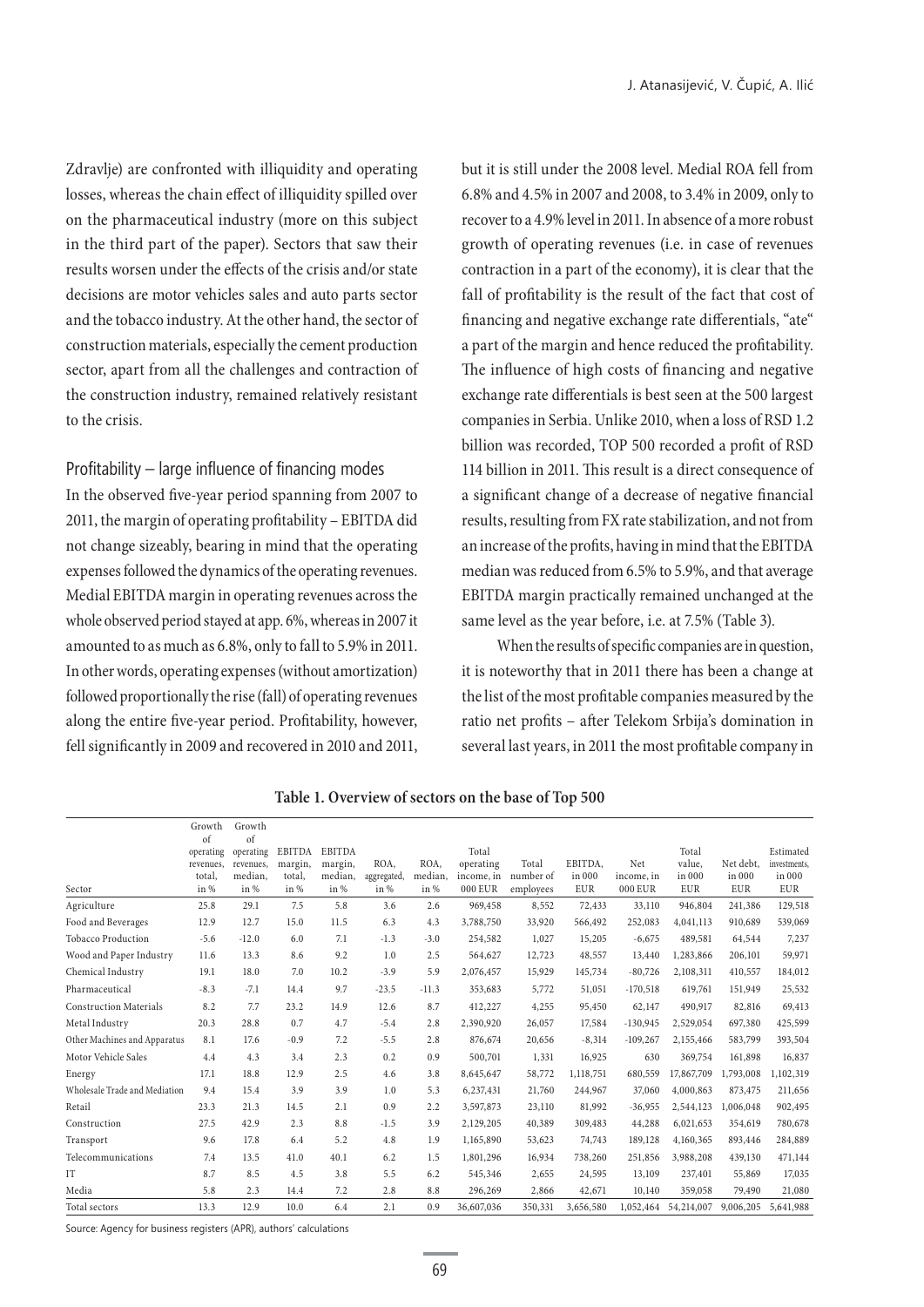Serbia was NIS, with net profits reaching RSD 40.6 billion, and followed by EPS (RSD 26.8 billion) and Telekom Srbija (RSD 23.2 billion). Telekom Srbija was a leader in profitability in the last five years, but in 2011 it lost its primacy, which is to a large extent a result of an increase in NIS' performance after its takeover by Gazprom in 2008 and investments effected after that.

Observed sector-wise, in 2011 at the basis of EBT margin, the most profitable sectors were: construction materials (average EBT margin amounts to 9.9%, median EBT margin at 6.1%), telecommunications (4.8% and 3.4%) and the media (4.2% and 6.7%) and especially the companies operating in the media and sale of advertising space in developing markets. At the basis of 2011 data, the most unprofitable sector was pharmaceuticals (average EBT margin of -70.7%, median EBT margin -17%) and tobacco-processing (-9.3% and -4.4%).

# Employment – adverse trends with uncertain perspective

In the observed period, after an almost stopped period of revenue growth, a (nominal) recovery of revenue growth in 2010 and 2011 was not followed by a growth in number of employees, but the median of number of employees stayed stable along these two years at the level of 2009, i.e. the median of growth of number of employees in particular companies amounted to 0 during 2009, 2010 and 2011, after 7.4% in 2008.

According to the official data, the total number of the employed in Serbia in 2009, 2010 and 2011 had a fall of 7.1%, 4.4% and 2.1% respectively, and in all companies in this period, the number of employees fell by 5.8%, 2.3% and 2.2% respectively, which may point to a conclusion that all large companies, aggregately observed, boasted a smaller reduction in the number of employees than the economy as a whole – i.e. that the small and middle companies had a shock "amortizing" role and suffered from a larger headcount reduction than the large companies. These data may point to a conclusion that the small and medium-sized enterprises are a more flexible segment of the economy, which reacts quicker to external changes, so in this segment there has been a larger employment decline in the crisis period. Also, it is possible that, in difficult

external circumstances the small and medium enterprises (SME) resort to a larger tax evasion, so because of this the number of the officially employed workers diminished.

The largest employers in Serbia are the state-owned companies, concretely EPS (with 32,178 employees in 2011), Železnice Srbije (Serbian Railroads) (20,413), JP PTT Srbija (15,060) and Telekom Srbija (13,598).

### Indebtedness and borrowing

During these five years, foreign borrowing, i.e. its part in total sources, increased in 2008 (median grew from 11.8% in 2007 to 14.7% at end 2008), but in 2009 and 2010 it remained at the same level, and it even mildly fell in 2011 (13.2%). In the whole observed period, indebtedness level stayed relatively low, but its concentration grew larger as time went by. Indeed, there are a small number of significantly indebted companies and a far larger number of those with little or no debt. As much as 75% of the observed companies have a share of borrowed sources of less than 30%, which is a generally accepted critical limit of indebtedness, while 10% of the observed companies have a debt larger than a half of total sources. Also, looking at debt, there is a concentration in the segment of large companies. Indeed, median of share of credits in total sources for large companies (operating revenues exceeding RSD 1 billion) amounted to 18.8%, while it stood at 12.1% in small companies at the end of 2011 (Table 4).

Short term debt (of up to one year maturity) dominates the total debt. Indeed, the median of share of short term debt in total debt of the loan-indebted companies amounts to 82%. Share of the short term debt has increased from 2009 onwards, which, apart from other things, point to a conclusion that new borrowing is probably largely motivated by needs to increase liquidity, but also that the availability of new sources of crediting was decreased in the same period.

Generally adverse pre crisis borrowing structure (domination of the short term debt and FX-indexed debt) took a toll during the macroeconomic shock of the crisis, which eventually had a negative effect on liquidity of large debtors. Negative influence of the financial position of companies, above all liquidity, was additionally indirectly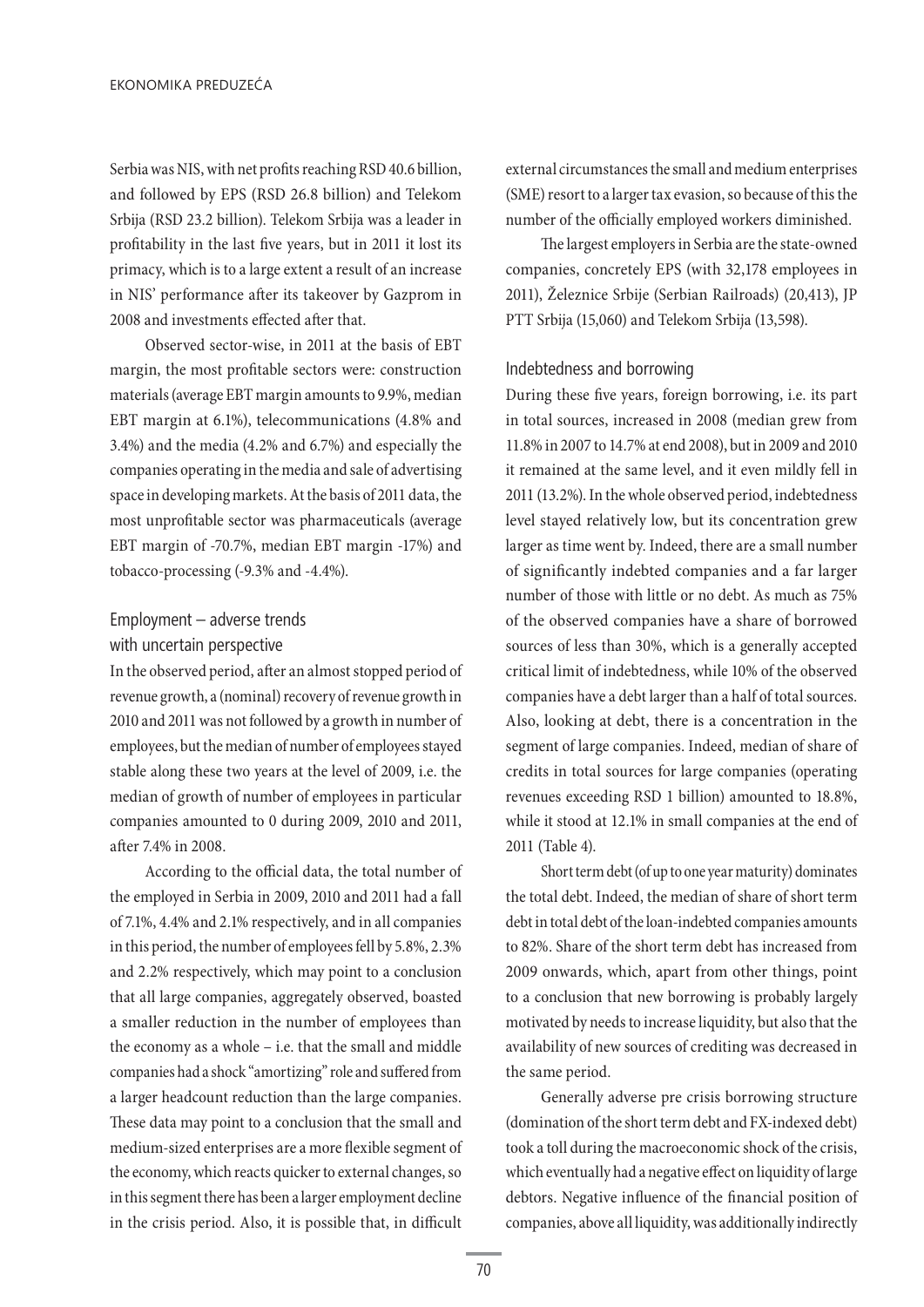contributed to the effect of the exchange rate differentials, bearing in mind that the largest share of debt has been euro-indexed, while the Serbian currency significantly weakened since the outbreak of the crisis, i.e. since 2008, with the exception of 2011. The existing researches of the crisis effects show that in 2009, after the crisis outbreak, liquidity of large debtors worsened, and that new borrowing along 2009 was used to reduce pressures on liquidity [2].

#### Liquidity

Despite the fact that in a large part of the observed companies short-term assets seem to be complying with the short-term liabilities (its median amounts to a solid 1.2 throughout the observed period), liquidity was threatened and drastically worsened in 2009, 2010 and 2011, as well as in 2012, although exact indices are lacking, illiquidity is probably at its highest since the start of the observed period. Namely, the net working capital, counted as a sum of values of all net working capital, became negative since 2009, deepening until 2011. This is a result of the fact that the unadjusted liquidity position is especially pronounced in large and public companies, hence a larger part of the negative net working fund originated from these companies, thus rendering this sum negative at the level of all 5,000 companies. Apart from these indices, there is a large share of unpaid claims and unpaid debt in companies' balance sheets, which in pair contribute to compliance of the short-term assets and short-term liabilities, and hence give an illusion of liquidity, but in reality it means that the companies finance their unpaid claims by not paying their current liabilities to their suppliers (median of

share of these claims/obligations in total assets/liabilities is 22%), which is only a signal of illiquidity.

Hence, the key negative characteristic of operations of companies in Serbia, especially in the last two years, is the widespread illiquidity in terms of prolonged delays in payments and accumulation of total obligations in this respect. Trend of growth of negative net working capital was continued in 2011 – in comparison with 2010, negative aggregated net working capital of all companies in Serbia increased by almost 50% to RSD 322 billion, which is 3% of total assets of all companies put together. Unfavourable financial situation, that is, the imbalance of the structure of assets and liabilities of companies in Serbia has many causes, of which some date from before the crisis, such as financing of the fixed assets from short term sources. Additionally, illiquidity at the market lately was contributed by a significant lack of financial discipline in the system, increase of payment delays of the state, and debts of the state companies, an increase of the number of companies "under restructuring", which are legally protected from forced collection by creditors until the end of the restructuring process, weakening of creditworthiness (which reflects in impossibility of refinancing of the short term loans with longer term loans), absence of long term loans, etc.

All these problems may be well seen at the example of the subsector of the wholesale pharmaceutical suppliers. Before the crisis, this subsector had an incontestable leader, Velefarm, and other three important followers, Jugohemija-Farmacija, Vetfarm and Unihemkom. However, these four companies entered the crisis with relatively high indebtedness, partially because a fierce investing cycle,

| III VVV LUIN                |      |                    |      |                     |           |  |  |  |  |
|-----------------------------|------|--------------------|------|---------------------|-----------|--|--|--|--|
|                             |      | 2007               |      | Average growth rate |           |  |  |  |  |
|                             | Rank | Operating revenues | Rank | Operating revenues  | 2007/11   |  |  |  |  |
| Velefarm                    |      | 217,261            | 3    | 82,586              | $-21.5%$  |  |  |  |  |
| Jugohemija-Farmacija        |      | 76,358             |      | 33,568              | $-18.6%$  |  |  |  |  |
| Vetfarm                     | 3    | 74,136             | 9    | 4,017               | $-51.8%$  |  |  |  |  |
| Unihemkom                   | 4    | 65,014             | 6    | 38,675              | $-12.2\%$ |  |  |  |  |
| Farmalogist Holding         | 5    | 57,029             | 2    | 119,261             | 20.3%     |  |  |  |  |
| Pharmanova / Phoenix Pharma | 6    | 52,428             |      | 213,198             | 42.0%     |  |  |  |  |
| Pharmaswiss                 |      | 48,882             | 4    | 79,583              | 13.0%     |  |  |  |  |
| Erma                        | 8    | 45,093             | 5    | 71,132              | 12.1%     |  |  |  |  |
| Vetprom Hemikalije          | 9    | 35,155             | 10   | 25                  | $-83.7\%$ |  |  |  |  |
| Roche                       | 10   | 33,126             | 8    | 22,510              | $-9.2\%$  |  |  |  |  |

**Table 2. Overview of operating revenue of largest companies in Wholesale Trade in Pharmaceutical Products, in 000 EUR**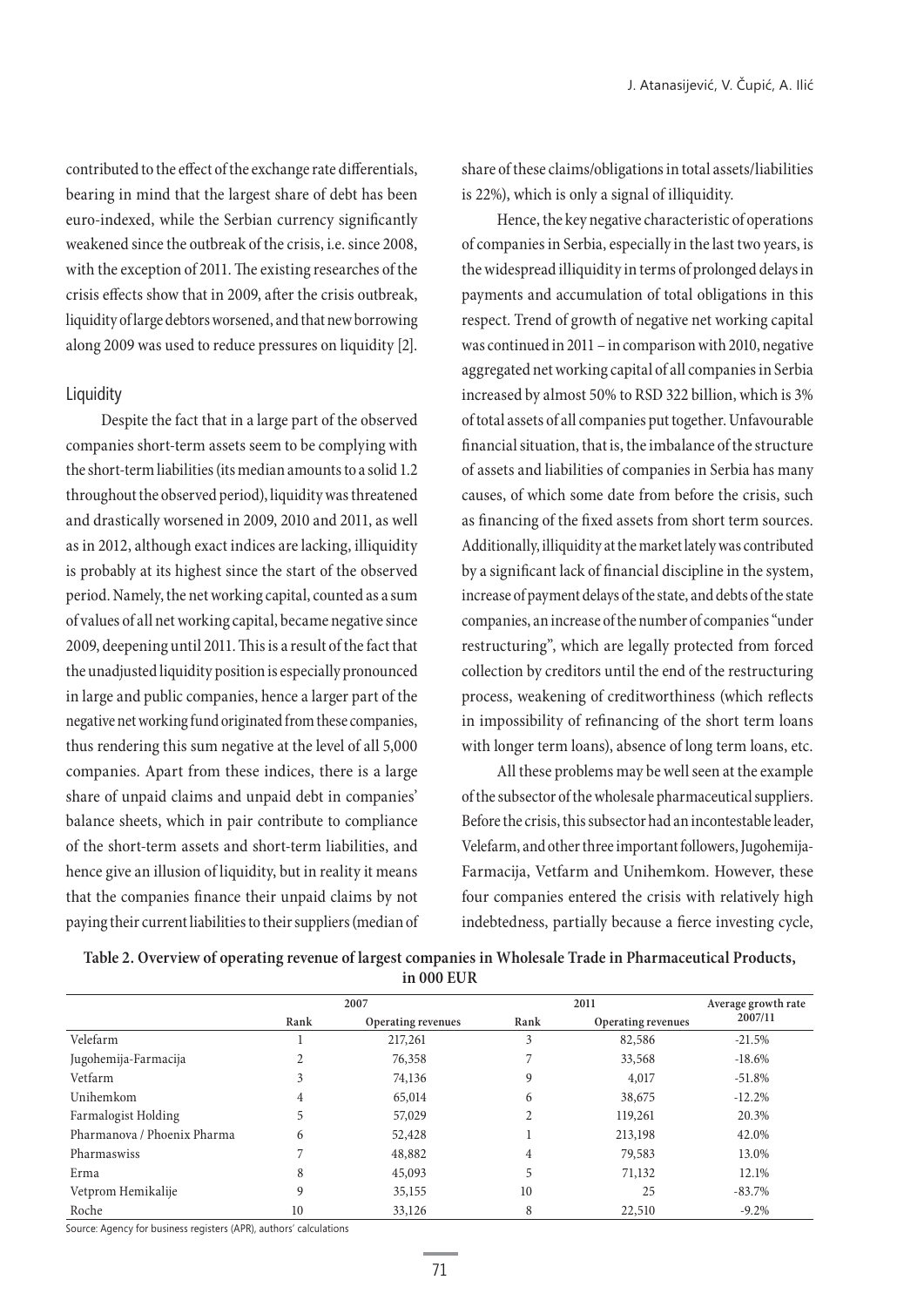and with an inadequately strong liquidity position which could not withhold a long period of repayments and nonpayments by the Republic Fond for Health Insurance and some other health care institutions. Other companies that had a good position of working capital took full advantage of this market position, above all, Phoenix Pharma, Farmalogist and Pharmaswiss, which thus became new market leaders (see Table 2).

Out of the former "big four", Velefarm is in bankruptcy, Vetfarm practically stopped operating, Unihemkom was in blockade for 149 days in 2012 with uncertain perspective, while Jugohemija-Farmacija owners sought an exit from the current situation in the sale of the company. Vetprom Hemikalije has also been erased from the Top 10 list, by practically ceasing to exist.

|                                                                  |                             | 2007         | 2008             | 2009         | 2010         | 2011         |
|------------------------------------------------------------------|-----------------------------|--------------|------------------|--------------|--------------|--------------|
|                                                                  | 10 <sup>th</sup> percentile | 160.3        | 168.9            | 161.8        | 177.2        | 203.1        |
| Operating revenues, in RSD million                               | Median                      | 337.6        | 352.9            | 300.4        | 331.4        | 387.3        |
|                                                                  | 90 <sup>th</sup> percentile | 1,529.1      | 1,613.6          | 1,355.8      | 1,579.6      | 1,890.7      |
|                                                                  | $10^{\rm th}$ percentile    | 8            | 7                | 5            | 5            | 5            |
| Number of employed persons                                       | Median                      | 44           | 42               | 37           | 37           | 37           |
|                                                                  | 90 <sup>th</sup> percentile | 327          | 228              | 243          | 242          | 244          |
|                                                                  | 10 <sup>th</sup> percentile |              | $-8.9$           | $-34.4$      | $-15.3$      | $-16$        |
| Growth of operating revenues                                     | Median                      |              | 21.8             | 3.4          | 18.3         | 16.6         |
|                                                                  | 90 <sup>th</sup> percentile |              | 107.7            | 79.4         | 109.4        | 103.86       |
|                                                                  | 10 <sup>th</sup> percentile |              | $-10.7$          | $-31.6$      | $-16.9$      | $-13.9$      |
| Growth of operating revenues, tradable                           | Median                      |              | 21.5             | 3.2          | 19.7         | 19.7         |
| sectors                                                          | 90 <sup>th</sup> percentile |              | 100.6            | 67.8         | 90.2         | 90.1         |
|                                                                  | $10^{\rm th}$ percentile    |              | $-10.8$          | $-36.1$      | $-14.6$      | $-16.9$      |
| Growth of operating revenues,<br>non-tradable sectors            | Median                      |              | 23.1             | 3.3          | 17.5         | 14.8         |
|                                                                  | 90 <sup>th</sup> percentile |              | 148.1            | 88.1         | 123.3        | 113.6        |
|                                                                  | 10 <sup>th</sup> percentile |              | $-10$            | $-18.3$      | $-21.6$      | $-31.1$      |
| Growth of the number of employees                                | Median                      |              | 7.4              | 0.0          | $0.0\,$      | 0.0          |
|                                                                  | 90 <sup>th</sup> percentile |              | 58.3             | 37.1         | 33.3         | 42.9         |
|                                                                  | $10^{\rm th}$ percentile    | $-0.3$       | $-0.9$           | $-2.4$       | $-1.1$       | $-1.1$       |
| EBITDA margin, in %, in operating                                | Median                      | 6.8          | 6.5              | 6.4          | 6.4          | 5.9          |
| revenues                                                         | 90 <sup>th</sup> percentile | 22.3         | 21.1             | 22.5         | 22.5         | 21.2         |
|                                                                  | $10^{\rm th}$ percentile    | $0.1\,$      | $-3.4$           | $-7.9$       | $-7.1$       | $-3.3$       |
| EBT margin, in %, in operating revenues                          | Median                      | 3.7          | 2.5              | 1.9          | 2.1          | 2.4          |
|                                                                  | 90 <sup>th</sup> percentile | 16.9         | 14.9             | 14.8         | 14.7         | 14.9         |
|                                                                  | 10 <sup>th</sup> percentile | 52           | $-15,603$        | $-30,620$    | $-29,869$    | $-18,231$    |
| Pre-tax profit, in RSD thousands                                 | Median                      | 13,243       | 9,719            | 6,886        | 8,234        | 11,019       |
|                                                                  | 90 <sup>th</sup> percentile | 100,367      | 87,119           | 72,538       | 85,060       | 103,109      |
|                                                                  | 10 <sup>th</sup> percentile | 0.1          | $-3.3$           | $-6.7$       | $-5.7$       | $-3.4$       |
| Pre tax ROA, in %                                                | Median                      | 6.8          | 4.5              | 3.4          | 3.9          | 4.9          |
|                                                                  | 90 <sup>th</sup> percentile | 28.8         | 25.6             | 22.6         | 23.1         | 23.3         |
|                                                                  | $10^{\rm th}$ percentile    | $\mathbf{0}$ | $\boldsymbol{0}$ | $\mathbf{0}$ | $\mathbf{0}$ | $\mathbf{0}$ |
| Loans in total liabilities                                       | Median                      | 11.8         | 14.7             | 14.8         | 14.9         | 13.2         |
|                                                                  | 90 <sup>th</sup> percentile | 43.2         | 18.9             | 49.2         | 48.2         | 46.8         |
|                                                                  | 10 <sup>th</sup> percentile | 0.1          | 0.1              | 14.7         | 15.6         | 14.5         |
| Short-term loans in total loan debts                             | Median                      | 74.7         | 73.5             | 85.9         | 85.2         | 82.4         |
|                                                                  | 90 <sup>th</sup> percentile | 100          | 100              | 100          | 100          | 100          |
|                                                                  | $10^{\rm th}$ percentile    | 0.7          | $0.7\,$          | 0.6          | 0.6          | 0.6          |
| Liquidity ratio<br>(short-term assets in short-term liabilities) | Median                      | 1.2          | 1.2              | 1.2          | 1.2          | 1.2          |
|                                                                  | 90 <sup>th</sup> percentile | 3.3          | 3.2              | 3.3          | 3.2          | 3.6          |
| Total net working capital, in RSD billion                        |                             | 73.2         | 41.2             | $-3.6$       | $-56.5$      | $-117.0$     |
| Herfindahl concentration index, in %                             |                             | 28.7         | 31.1             | 34.4         | 38.5         | 35.4         |

### **Table 3. Financial ratios of top 5000 companies in Serbia**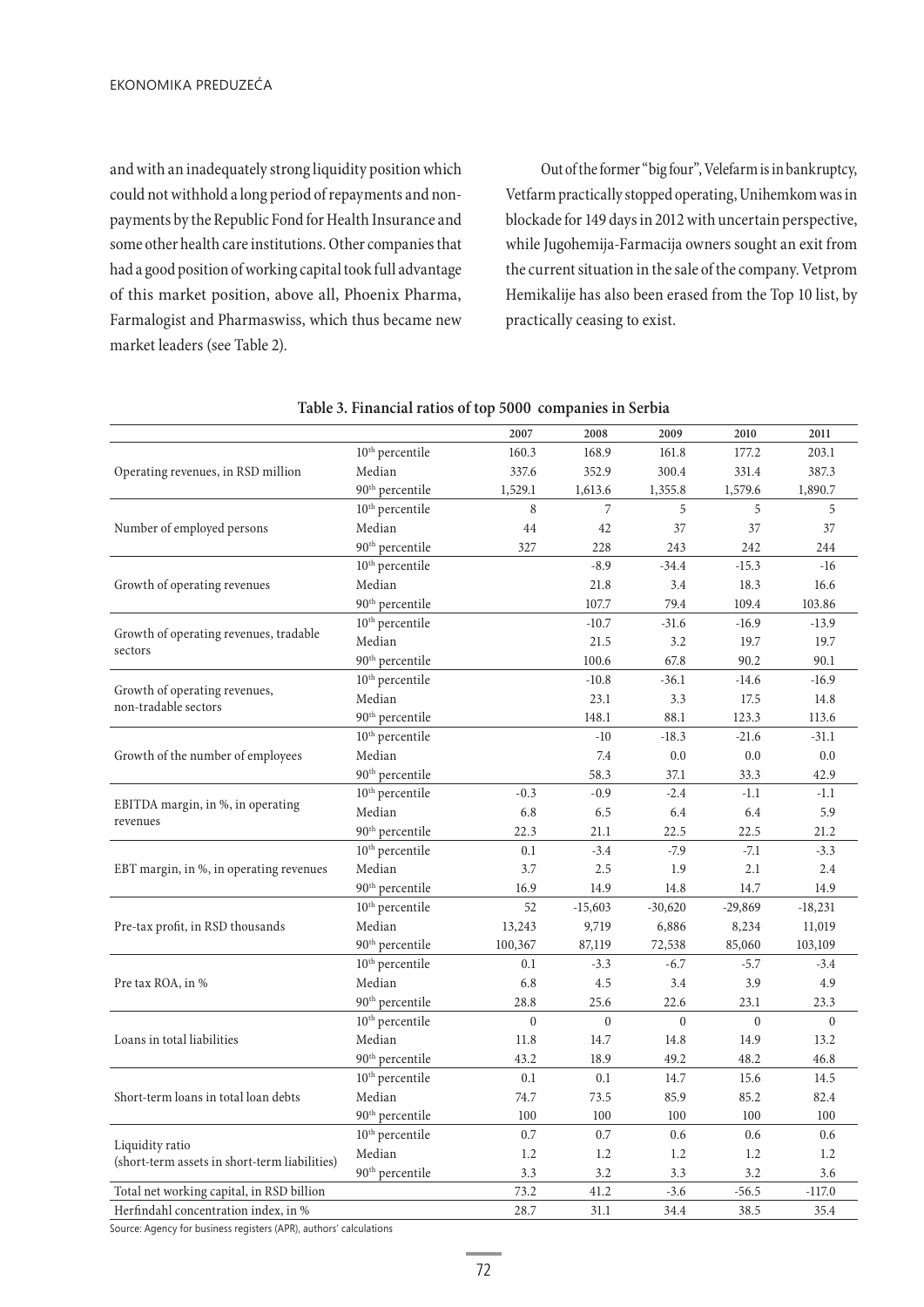# **Structural shifts in the economy in the period 2007-2011**

Structural shifts in Serbian economy in 2007-2011 were evident. These changes reflect in some important directions, the most important of which are the carrying out of foreign direct investments and growth in their importance in the Serbian economy, continuation of trends of concentration and consolidation (with more room for further consolidations), reconfiguration of the domestic large capital, larger focus of the Serbian economy on exports.

Concentration and consolidation through the crisis One of the most important observable trend from the start of the crisis onwards is increase in concentration of the Serbian economy which is, by nature, highly concentrated (Figure 1) with a small number of relatively large and a large number of small companies. The fact that the large grow despite the crisis is observable at the Top 500 list, where large companies, in average, achieved solid growth rates in the crisis years as well.

At the sample of the largest 5,000, it is obvious that the concentration index (Herfindahl index which is counted as a sum of squares of shares of companies in total operating revenues of the whole sample) grows from 2007 to 2010, with a tepid fall in 2011. Additionally, larger companies in the observed 5,000 (with operating revenues exceeding RSD 1 billion), attained a larger growth of operating revenues, especially in the crisis years 2009 and 2010 (median at 5.7 in 2009 and 19.7 in 2010), than the smaller companies (median at 2.6 in 2009 and 18.2 in 2010), which was not the case before crisis, when (naturally) smaller companies attained larger relative growth of operating revenues.

The fact that throughout the observed period there is (and remains) a constant and significant dispersion of EBITDA margins  $(10<sup>th</sup>$  percentile at  $-1\%$ ,  $90<sup>th</sup>$  percentile at 22%), suggests that there is still a lot of room for consolidation in the market. In other words, growth of business efficiency, improving the utilization of assets which do not yield adequate returns, are all positive effects that a fiercer competition and better functioning of market

|                                               |                             | 2007    |                         | 2008    |        | 2009    |         | 2010           |         | 2011           |         |
|-----------------------------------------------|-----------------------------|---------|-------------------------|---------|--------|---------|---------|----------------|---------|----------------|---------|
|                                               |                             | large   | small<br>small<br>large |         | large  | small   |         | small<br>large |         | small<br>large |         |
|                                               | 10 <sup>th</sup> percentile | 1,092.6 | 160.3                   | 1,088.1 | 164.4  | 1,101.6 | 159.2   | 1,105.9        | 173.9   | 1,101.7        | 197.6   |
| Operating revenues,<br>in RSD million         | Median                      | 1,855.4 | 284.8                   | 1,855.8 | 295.8  | 1,860.1 | 262.9   | 1,943.9        | 284.9   | 1,893.6        | 319.3   |
|                                               | 90 <sup>th</sup> percentile | 7,846.0 | 670.9                   | 7,646.9 | 688.9  | 8,850.4 | 656.1   | 9,228.7        | 667.6   | 8,839.1        | 702.9   |
|                                               | 10 <sup>th</sup> percentile |         |                         | $-6.2$  | $-9.7$ | $-30.6$ | $-35.3$ | $-8.4$         | $-16.8$ | $-13.1$        | $-16.8$ |
| Growth of operating<br>revenues               | Median                      |         |                         | 19.9    | 22.2   | 5.7     | 2.6     | 19.7           | 18.2    | 15.8           | 16.8    |
|                                               | 90 <sup>th</sup> percentile |         |                         | 106.7   | 108.2  | 69.6    | 83.0    | 89.5           | 113.5   | 88.7           | 109.7   |
|                                               | 10 <sup>th</sup> percentile |         |                         | $-3.8$  | $-8.3$ | $-28.8$ | $-34.2$ | $-7.8$         | $-15.9$ | $-10.1$        | $-15.3$ |
| Growth of operating<br>expenses               | Median                      |         |                         | 20.1    | 22.1   | 3.9     | 2.3     | 18.8           | 17.7    | 16.0           | 17.1    |
|                                               | $90th$ percentile           |         |                         | 103.7   | 106.9  | 69.7    | 82.9    | 86.8           | 112.5   | 84.8           | 110.9   |
| EBITDA margin, in %,<br>in operating revenues | $10^{\text{th}}$ percentile | $-0.4$  | $-0.3$                  | $-1.3$  | $-0.8$ | $-3.4$  | $-2.1$  | $-1.1$         | $-1.1$  | $-0.9$         | $-1.1$  |
|                                               | Median                      | 6.6     | 6.9                     | 5.7     | 6.6    | 6.4     | 6.4     | 6.5            | 6.3     | 5.7            | 6.0     |
|                                               | 90 <sup>th</sup> percentile | 22.4    | 22.2                    | 20.6    | 21.2   | 21.9    | 22.7    | 20.2           | 22.9    | 20.1           | 21.5    |
|                                               | 10 <sup>th</sup> percentile | $-3.9$  | 0.1                     | $-8.2$  | $-3.9$ | $-10.4$ | $-5.8$  | $-9.3$         | $-4.9$  | $-5.3$         | $-2.5$  |
| Pre tax ROA, in %                             | Median                      | 4.6     | 7.2                     | 2.6     | 4.6    | 2.3     | 3.5     | 3.2            | 3.8     | 3.8            | 5.0     |
|                                               | $90th$ percentile           | 20.3    | 30.2                    | 18.4    | 20.3   | 17.3    | 23.0    | 17.7           | 23.1    | 19.2           | 23.9    |
|                                               | 10 <sup>th</sup> percentile |         |                         | $-10.4$ | $-10$  | $-16.9$ | $-18.3$ | $-13.2$        | $-15.9$ | $-11.8$        | $-14.6$ |
| Growth of the number<br>of employees          | Median                      |         |                         | 6.1     | 7.7    | 0.9     | 0.0     | 0.9            | 0.0     | 2.8            | 1.3     |
|                                               | 90 <sup>th</sup> percentile |         |                         | 54.5    | 59.6   | 33.3    | 37.8    | 29.7           | 37.4    | 41.4           | 46.4    |
| Total net working                             |                             | $-6.4$  | 79.5                    | $-26.1$ | 67.4   | $-87.1$ | 83.5    | $-99.6$        | 43.1    | $-140.6$       | 23.6    |
| capital, in RSD billion                       |                             |         |                         |         |        |         |         |                |         |                |         |
| Loans in total                                | 10 <sup>th</sup> percentile | 0.0     | 0.0                     | 0.0     | 0.0    | 0.0     | 0.0     | 0.0            | 0.0     | 0.0            | 0.0     |
| liabilities                                   | Median                      | 17.0    | 10.9                    | 19.7    | 13.2   | 20.9    | 14.1    | 19.4           | 14.2    | 18.8           | 12.1    |
| $\sim$ $\sim$ $\sim$                          | 90 <sup>th</sup> percentile | 48.5    | 45.0                    | 53.9    | 48.5   | 54.2    | 47.8    | 51.8           | 47.3    | 50.4           | 45.3    |

#### **Table 4. Financial ratios of Top 5000 companies in Serbia by size of operating revenues\***

\* a large company is defined by operating revenues exceeding RSD 1 billion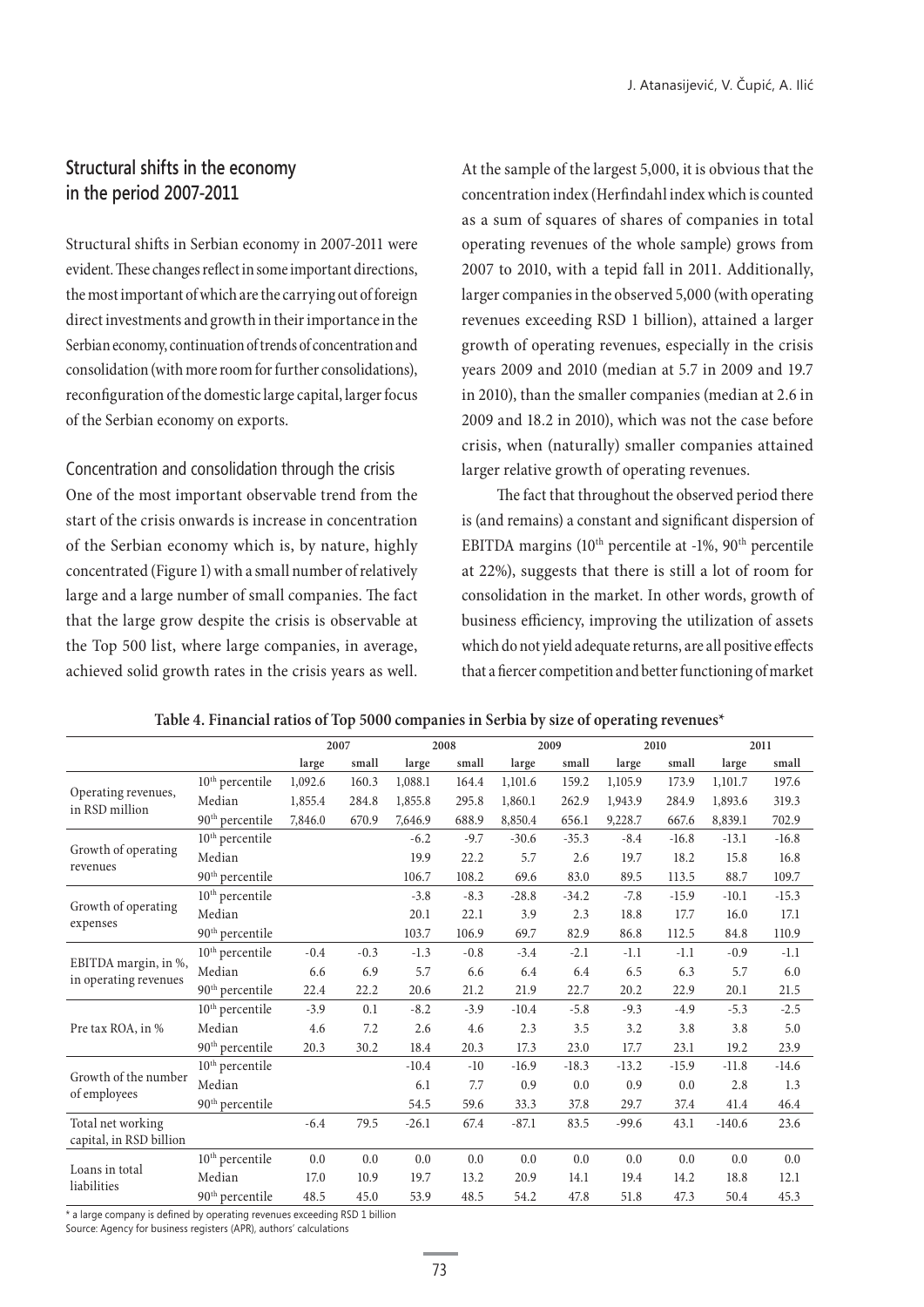

### **Figure 1: Distribution of companies by size of operating revenue in 2011**

Source: Agency for business registers (APR), authors' calculations

institutions may produce in order to increase employment in the future. In order to put the assets in a better function, a fresh capital is needed, i.e. investments and an increased knowledge so that the production possibilities are fully tapped. In that context, growth and better performances of Serbian companies do not only depend on the business sector itself, but also on institutions and system itself, education quality, legislative system, access to financing and financing costs.

# Reconfiguration of the large domestic capital  $$ importance of financing decisions

In the observed period, it is visible that there has been an adjustment of the large domestic capital, especially in the sub period of the full swing economic and financial crisis, from 2009 to 2011. Namely, it was an almost universal case that in the pre-crisis period, especially in 2007 and 2008, all domestically owned large companies, i.e. so called conglomerates, were carrying out strong investment cycles that were financed from loans, often short term ones. These decisions were based on the fact that before the crisis there was growth in all markets, hence a continuation of these trends was expected in the forthcoming period. However, instead of large growth rates, there came a fall

in business activity, while conglomerates were burdened by a relatively large indebtedness<sup>4</sup> (see Table 5).

In these circumstances, owners have been using various strategies in financing their businesses. Analysis at the chosen indices for the period 2007-2011 show that the most significant rise of business activity was in those companies whose owners "opened up" to the capital, be it borrowing or direct investments in capital of international financial institutions (IFIs) or private equity funds<sup>5</sup>. By the entrance of these institutions to the capital of the companies, or by their support through (re)financing, a financial position of those companies is additionally ameliorated, and all conglomerates which had this kind of cooperation also had a significant growth and development even in the crisis period.

It is considered that the company enters a zone of high indebtedness when the value of net debt (total financial liabilities less the value of cash and cash equivalents on a certain day) exceeds the 5x value the EBTIDA, and in the crisis period this limit is reduced to 4x the EBITDA. Of course, in order to determine the situation more accurately, one has to take into consideration multiple factors, such as the maturity of indebtedness, abil ity of the company to create a positive net cash flow and other, but the ratio between net debt and EBITDA is a relatively sound index, based on which some preliminary estimates may be concluded.

<sup>5</sup> Access to IFI financing is, even when it comes to credit financing, closer to approach of private equity funds, than to the commercial banks, seeing that a more thorough analysis / client check up is conducted, and contracts often contain such provisions that allow to IFI a better control of operations of companies in which they invest.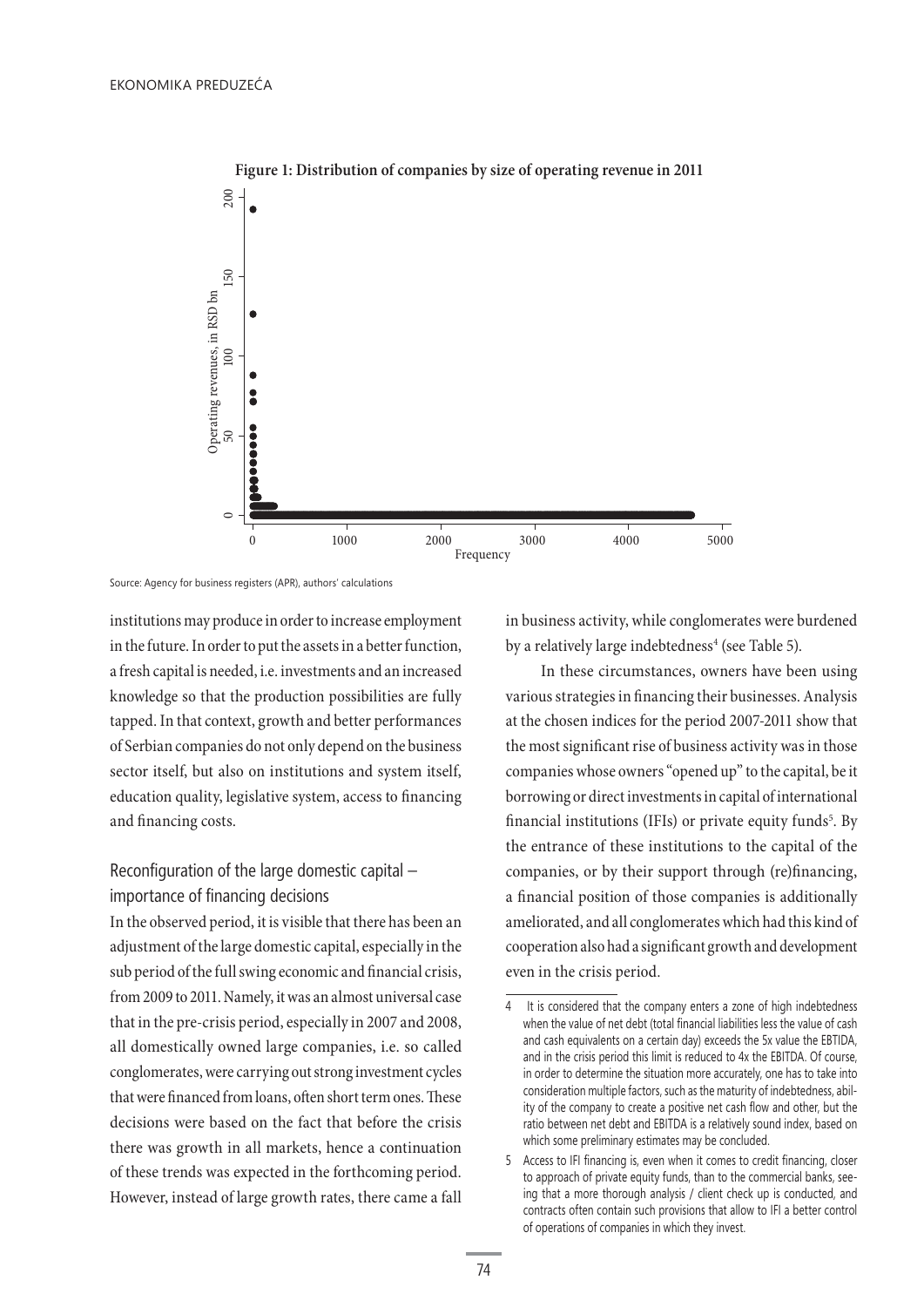|                         | Operating revenes |                | Net debt / EBITDA |      | Support of IFI of foreign funds |         |                                                |
|-------------------------|-------------------|----------------|-------------------|------|---------------------------------|---------|------------------------------------------------|
|                         | 2007              | 2011           | Cagr              | 2007 | 2008                            | Average |                                                |
| <b>INTERKOMERC</b>      | 48,351            | 234,710        | 48.4%             | 26.0 | 9.4                             | 17.7    | Without support                                |
| KONCERN FARMAKOM M.B.   | 129,336           | 421,864        | 34.4%             | 6.1  | 3.7                             | 4.9     | Support through refinancing                    |
| <b>VICTORIA GROUP</b>   | 260,728           | 567,119        | 21.4%             | 5.0  | 3.3                             | 4.2     | Support through financing and share in capital |
| RADUN INŽENJERING       | 69,774            | 144,438        | 19.9%             | 1.1  | 1.8                             | 1.5     | Support through financing                      |
| <b>ITM GROUP</b>        | 43,201            | 83,781         | 18.0%             | 8.3  | 10.0                            | 9.2     | Without support                                |
| MPC HOLDING             | 140,846           | 258,538        | 16.4%             | 2.3  | 3.9                             | 3.1     | Support through share in capital PE fund       |
| <b>MK GROUP</b>         | 132,884           | 234,034        | 15.2%             | 3.2  | 6.6                             | 4.9     | Support through financing                      |
| RUDNAP GROUP            | 100,176           | 174,097        | 14.8%             | 7.1  | 6.8                             | 7.0     | Without support                                |
| <b>INVEJ</b>            | 206,568           | 193,502        | $-1.6\%$          | 3.0  | 6.0                             | 4.5     | Without support                                |
| <b>DELTA HOLDING</b>    | 1,503,379         | 1,098,468      | $-7.5\%$          | 7.0  | 9.1                             | 8.1     | Without support                                |
| <b>DUNAV GRUPA</b>      | 42,275            | 28,528         | $-9.4\%$          | 2.4  | 3.1                             | 2.7     | Without support                                |
| ZEKSTRA GRUPA - ZEKSTRA | 52,233            | 21,826         | $-19.6%$          | 7.8  | 77.2                            | 42.5    | Without support                                |
| <b>VERANO MOTORS</b>    | 114,027           | 43,777         | $-21.3%$          | 12.3 | 16.3                            | 14.3    | Without support                                |
| <b>IRVA INVESTICIJE</b> | 40,421            | 5,853          | $-38.3%$          | 50.0 | 30.9                            | 40.4    | Without support                                |
| RODIĆ M&B HOLDING       | 77,038            | $\overline{0}$ | $-100.0\%$        | 50.0 | 50.0                            | 50.0    | Without support                                |

**Table 5: Analysis of operations of conglomerates in the period 2007-2011, in EUR thousands**

Source: Agency for business registers (APR), authors' calculations

On the other hand, companies, i.e. its owners who were less open, i.e. suitable for a partnership with professional financial institutions, had an aggregate fall of activity, many are still confronted to significant challenges, and some even went bankrupt. Of course, in this segment there are some exceptions, such as Interkomerc or ITM Group.

### Higher focus on exports

In the observed period, from the outbreak of the crisis onwards, a significant structural shift took place in the Serbian economy, consisting on a more concentrated focus on exports (Figure 2). Although still sizeable, the current account deficit was narrowed. The narrowing is



### **Figure 2: Monthly net exports (trade deficit) and FX rate EUR/RSD**

Source: Serbian Office of Statistics, National Bank of Serbia, Author's calculations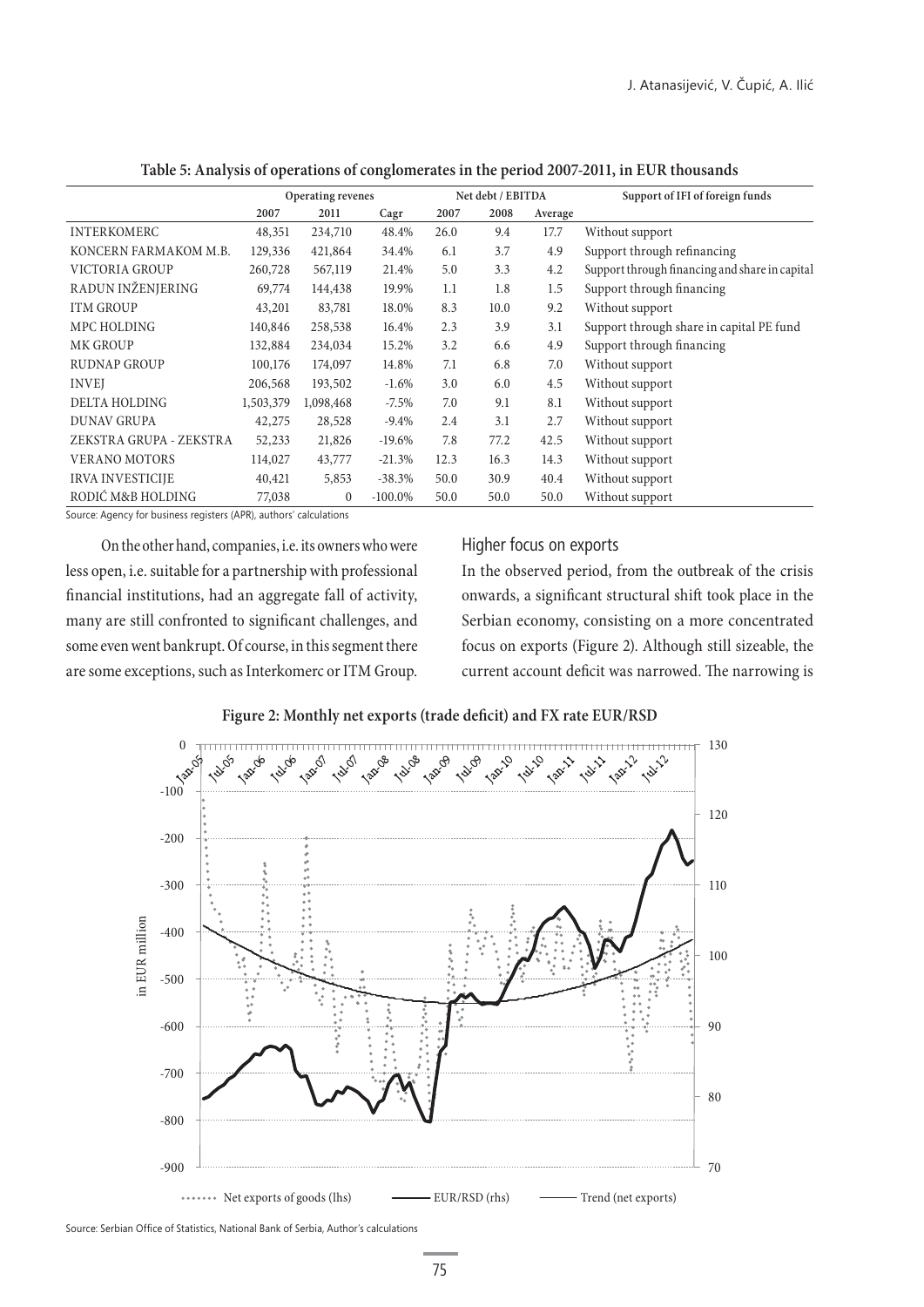a result of a smaller consumption (which is structurally oriented towards imports to a large extent), and also due to a success of some sectors to compete and sell their products abroad.

Favourable for these developments was RSD weakening, nominally by 50% and in real terms by 12%, in the period from the crisis outbreak (September 2008) until the end of 20126 . Non-tradable sectors have been growing at a faster pace by their operating revenues than the tradable sectors (agriculture and industry) in 2008, as well as in 2009, but in the latter at a much lower level (median at 23% and 3.3% for the non-tradable sector and 21% and 3.2% for the tradable sector in 2008 and 2009 respectively). However, the tradable sectors growth starts to outpace that of the non-tradable, in the period from the crisis outbreak onwards. In 2010 and 2011, the tradable sectors boast larger operating revenue growth (median of 19.7% in 2010 and 2011 each, against medial growth in non-tradable sectors of 17.5% in 2010 and 14.8% in 2011). In addition to that, foreign direct investments were not stopped, like the foreign credits, but their inflow slowed down from the average of 8.7% of GDP in 2007-2008, to

an average of 5.9% of GDP in 2009-2011. This was partially the result of local efforts and financial incentives, but also of the fact that in Serbia there are still many untapped potentials for investments. After the last large privatization − when NIS was sold to the Russia's Gazprom in 2008 − in the previous period foreign direct investments inflow was marked by the arrangement with FIAT and a number of smaller investments flowing in, aiming at providing supplies for the car factory, but also to some other exportoriented activities. In 2011, the single largest retail chain was sold to Belgium's Delhaize.

A similar adjusting trend is visible when it comes to the destination of foreign direct investments. Indeed, in the pre crisis period, there have been some sizeable foreign direct investments in non tradable sector, while in the crisis a trend of a growing share of foreign direct investments in the tradable sector is observable (Figure 3).

Hence, by departing from the basic macroeconomic trends, it can be stated that until 2009 there was a model of economic growth based on capital imports from abroad, while from 2009 onwards, under the pressure of the global economic and financial crisis, there is an adjusting process of the Serbian economy going on, especially through the depreciation of the domestic currency and reduction of the foreign trade deficit. How long will this trend persist



**Figure 3: Foreign direct investments in the tradable sector, in EUR million**

Source: NBS, authors' calculations

<sup>6</sup> Although in our professional and academic public there has been a lot of discussion on FX rate influence on foreign exchange sector, there is a growing body of evidence suggesting that FX rate adjustment does have a positive effect on foreign exchange deficit. See for instance [9].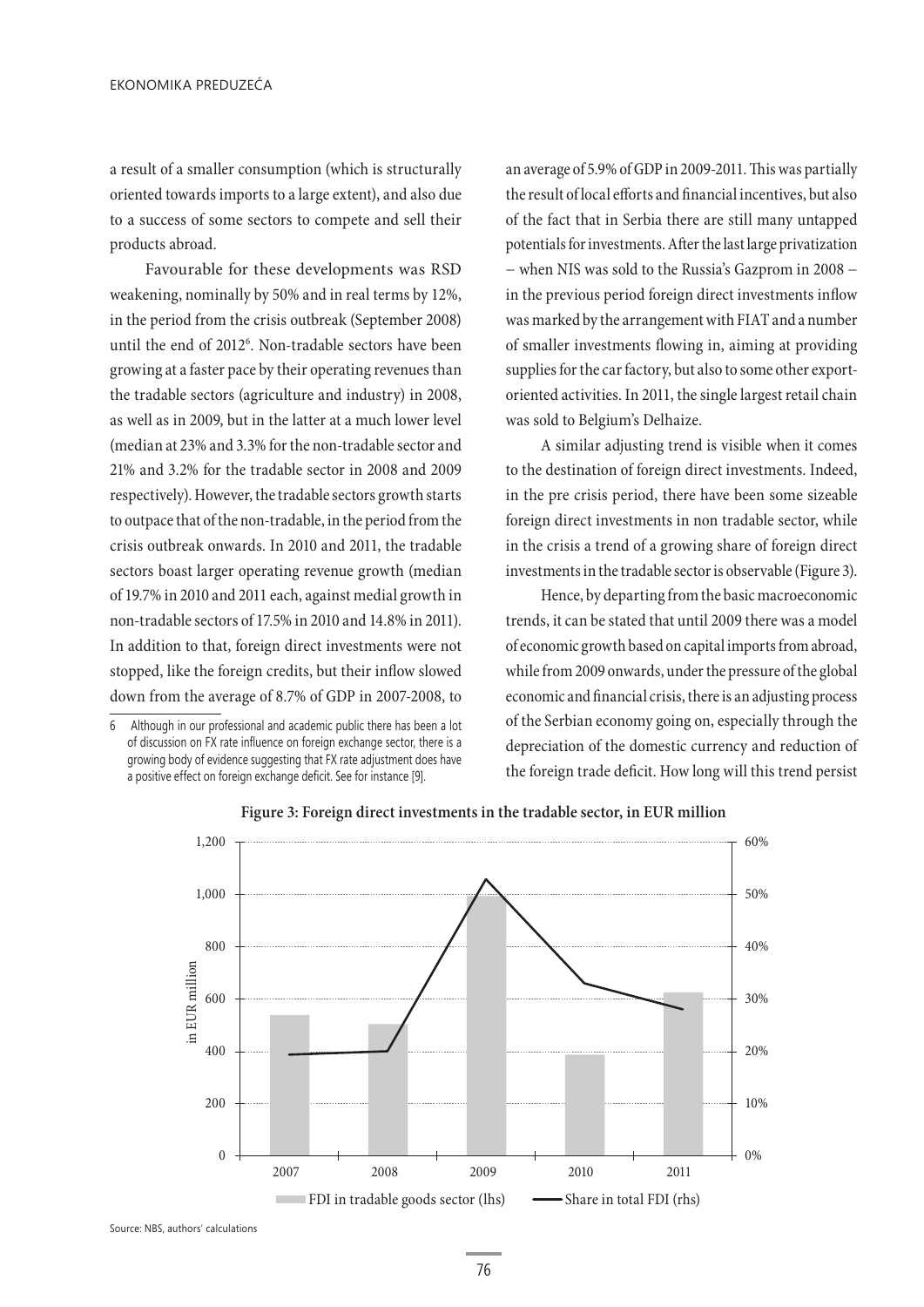depends both on efforts in improving the business climate and stimulating domestic and foreign investments, and on the framework of the economic policies in the forthcoming period.

### State as owner and manager

After the last large privatization of NIS by Gazprom in 2008, it can be said that since 2009, process of privatization of state and socially owned enterprises practically stopped, although it was meant to be finished in 2008 already<sup>7</sup>. In mid 2012, the number of non-privatized companies under the auspices of the Privatization Agency amounted to 594 with about 100 thousand employees [8]. For comparison (see Figure 4), total number of privatized companies at the end of 2011 amounted to 1,438 (source: APR).

With the economic crisis outbreak, not only was the privatization slowed down, but there was a de facto opposite process – of private ownership returning to state ownership. Namely, in order to protect the operations of companies confronted with the business challenges, and to protect the number of the employees, the state was often breaking the privatization contracts and taking the companies back from the private ownership. Many

of those ended in the "restructuring", which is a concept introduced by the changes of the Law on privatization [5], which prevents creditors from conducting forced collection against companies in this status. There are currently 175 such companies, employing some 55,000 persons [8]. In order to protect business and employment, state decided to take over large companies, such as US Steel (app. 5,000 employees), and it was doing that directly or through takeover from other companies owned by the state, such as Srbijagas, which entered into ownership via debt replacement in the Serbian glass factory (the takeover took place in 2009, only to be sold to a consortium of Bulgarian companies Rubin and Glass Industry), HIP Azotara from Pančevo (2009), MSK from Kikinda (2009), and in 2010 it bought Pančevo's Agroživ (which was in bankruptcy). Apart from this, Srbijagas acquired 30% share in the company Informatika (in 2009) and together with a Russian insurance company Sogaz founded an insurance company in Serbia in 2012. If we add to the companies in state of privatization (about 600) some 50 central governments' public companies, and about another 650 local government's public companies, we come to a sum of 1,300 state-owned companies [1].

At the list of Top 500 in 2011 there were 56 companies classified as state-owned. All these companies are in majority ownership (over 50%) of the state or local government,



#### **Figure 4: Number of privatized companies**

<sup>7</sup> According to [5], the public tender, i.e. public auction, for the privatization of non-privatized public capital, had to be published from 31st December 2008 (Act 7).

Source: [7]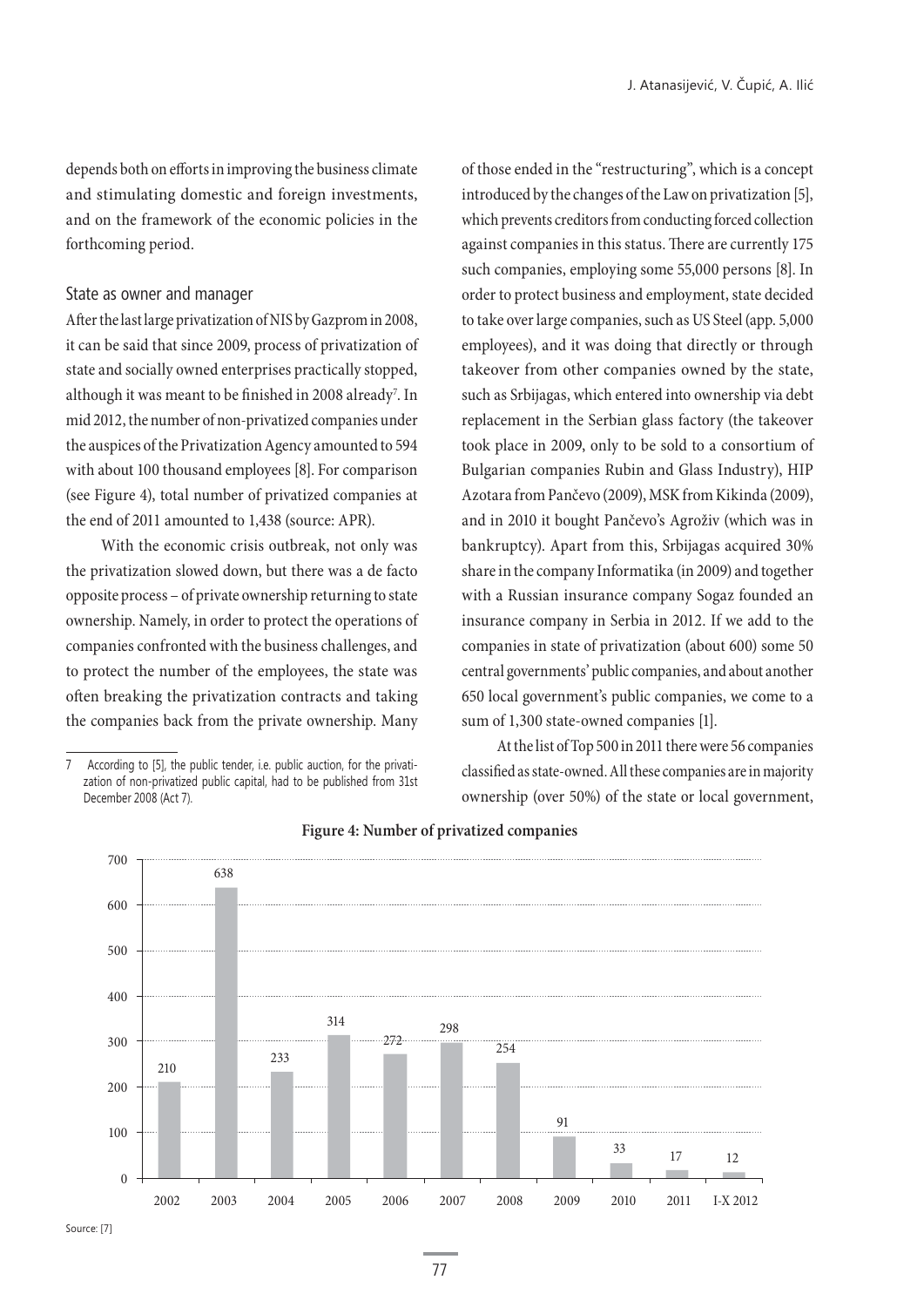with an only exception in Energoprojekt Holding, where the share of state ownership is below 50% (33.6%), but we nevertheless added it to this category, due to the state's key role in management. We also added the remaining "society-owned" companies. These account for more than 10% of total companies on the Top 500 list, and made about a fifth of all operating revenues, and employed 42% of employees of all the companies from the list. The largest among those is JP EPS with 32,000 employees, which is 8% of total Top 500's employment. These 56 companies account for 38% of the sum of net debt of all Top 500's, while Srbijagas with the record high net debt of EUR 750 million at the end of 2011 (and about EUR 1 billion at the end of 2012), accounts to 7% of total net debt of all the largest 500. These companies account for 30% of all capital investments in 2011 of all the companies from the list. And finally, these companies account for 44% of the losses of all the loss-generating companies from the Top 500 list.

It is difficult to make a general note on operations of state enterprises in 2011, but at the sample of the 56 largest state companies (which made it to the Top 500), there is a basic impression that their list is heterogeneous in multiple ways – activities they are in, motive of the state to run them, and successfulness to do it both in activities of public and strategic importance (where a state role is justifiable, often monopolist), and in those more or less market activities where the state meets the private owned competitors. At the sample of 56 large companies from the list of Top 500, the state is, we can say, present in all activities, from agriculture (PKB Beograd, PIK Bečej), manufacturing industry (production of furniture and confectionery Simpo Vranje, tires in Kruševac's Trayal, cables in Jagodina's Holding Kablovi, chemical products – HIP Petrohemija, HIP Azotara, armaments, etc), to energy sector, telecommunication, transport, infrastructure, construction, mining, utilities, natural resources management (waters, forests and other natural resources).

When it comes to performances, significant heterogeneity is observable, whereas in the public companies functioning in the domain of regulated prices, it is difficult to separate the element of realistically set price level from the efficiency level in business that is linked to organization, management, adequate number and structure of the employed, etc. However, the data show that, generally observed, this segment may be qualified as relatively inefficient and with large room for productivity and efficiency increases, through better management and by letting a part of their activities to the private sector.

As a whole, state enterprises at the Top 500 increased their operating revenues in 2011 by 7.4% (against growth of 13.8% of aggregated Top 500 companies). Aggregately counted EBT margin amounted to 3.6% (almost as much as all Top 500) which represents a significant improvement comparing to 2010, when EBT margin of all state companies was (aggregately) negative at -3.8%. Such a change for the better is above all attributable to pre-tax profits of EPS, Serbian Railroads (both reported losses in 2010), as well as by increase of profits of Telekom and PTT. Meanwhile, largest absolute fall of profits, i.e. growth of losses in 2011 was reported by Galenika. Out of all the companies from the list, 14 had negative EBITDA in 2011. Out of these 14, 9 had negative EBITDA for two years in a row. Most companies with negative result are also highly indebted, often with an explicit state guarantee. Although the efficiency is hard to define due to the absence of comparable parameters from private of international practice, in this group of companies there are some examples of relatively successful companies. They report positive results in several consecutive years, without significant oscillations in incomes and without a significant indebtedness. The previous examples are found primarily among the enterprises operating in monopolist activities, but also in some cases in activities where market is less regulated, and where a private sector (often foreign) competition is more marked, such as the construction sector. By the level of investments in fixed assets in 2011, Putevi Srbije, EPS, Beogradski vodovod i kanalizacija (water supply and sewage), RTB Bor, Telekom, Kontrola letenja (flight control), Srbijagas, HIP Azotara and EMS stand out.

The first larger group at this list is made out of eleven central-government owned public enterprises: EPS, Srbijagas, Serbian Railroads, PTT, EMS, Jugoimport SDPR, Srbijašume, PEU Resavica, Vode Vojvodine i Vojvodina šume. The other group is comprised of twelve local companies performing utility services in Belgrade, Novi Sad, and one in Vršac and Kragujevac each: JKP Beogradski vodovod i kanalizacija, Vodovod i kanalizacija Novi Sad,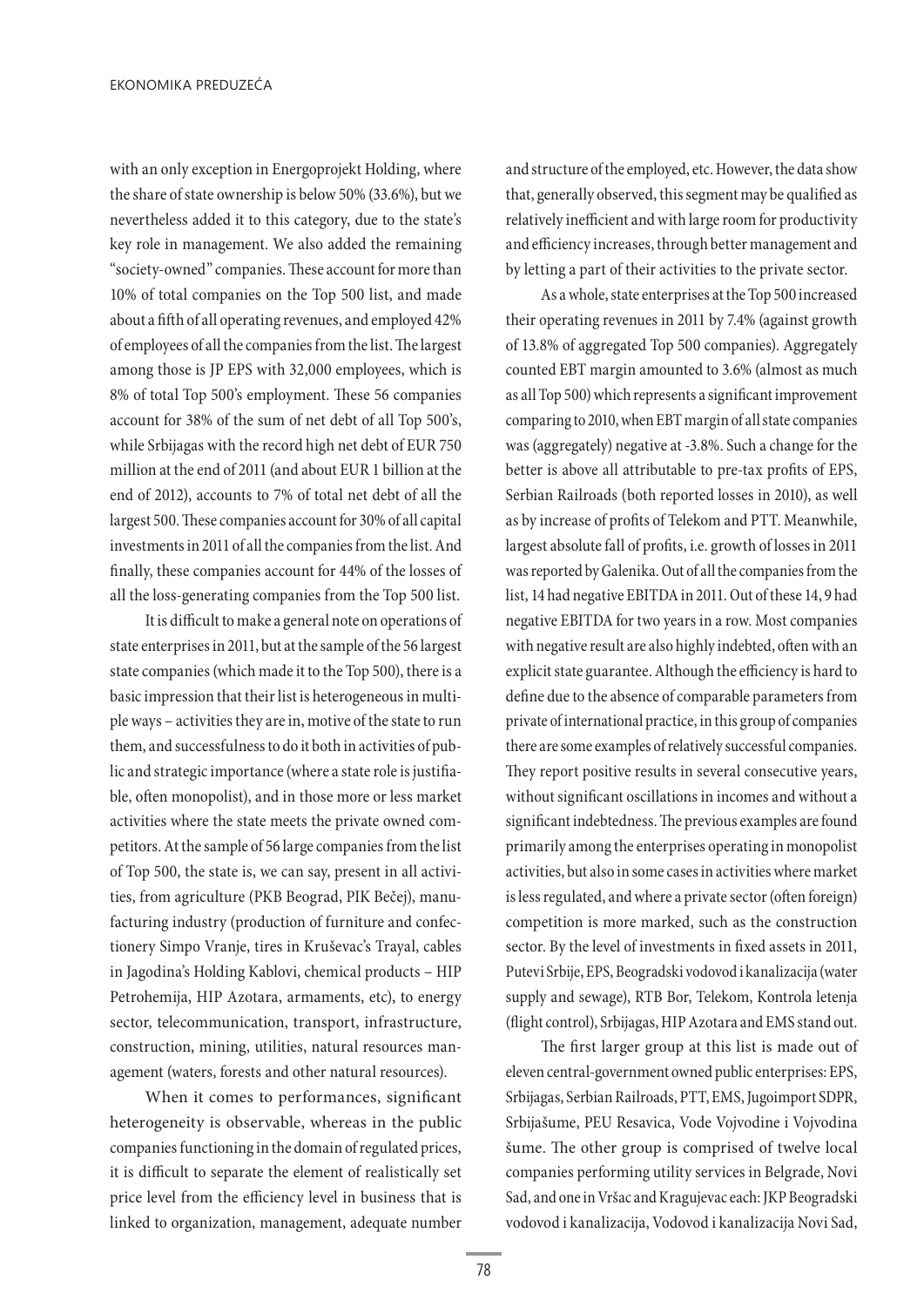Gradska Čistoća Beograd (city cleaning company), DP Drugi Oktobar Vršac, Parking servis Beograd, city bus operators GSP Beograd and JGSP Novi Sad, JKP Zelenilo Beograd, JKP Beograd Put, JKP Beogradske elektrane, Novosadska toplana and Energetika Kragujevac (the last three centralized heating companies). All these companies have a status of public enterprises except for the two, which are in the same time in "society" ownership – DP Drugi oktobar Vršac and Energetika Kragujevac – in restructuring. Most of these companies are subject to a regulated price regime of its services, and their revenues are largely determined by the Government's approval for price hikes on one side, and by the efficiency of management on the other side. Among these, GSP Beograd (city transport company) stands out by a particularly negative EBITDA margin of -17% (i.e. –RSD 1.8 billion), while this company even increased its debt in 2011, by enlarging its net debt from RSD 131 million to RSD 1.305 billion, and the continuation of indebting (with an aim to renew the vehicle fleet) continues in 2012 as well. By positive financial performances, we would single out Parking servis (2011 operating revenues amount to RSD 2 billion – on a similar level as in 2010 and despite a fall in EBTIDA margin, profits and ROA in comparison with 2010, while it still boasts enviable indices – EBITDA margin at 22%, ROA at 3.4%), Gradska Čistoća (operating revenues at RSD 5 billion, i.e. 20% more than in 2010, with EBITDA margin at 21.3% and ROA at 5.5%), but Beogradski Vodovod i kanalizacija and Novosadski vodovod. Novosadske toplane significantly ameliorated their result in 2011, by passing from the zone of negative EBITDA to a solid results zone, with a growth in operating revenues.

Four companies from the arms industry made their way to the list Top 500 in 2011 – Krušik Valjevo, Milan Blagojević Lučani, Prvi partizan Užice and Kompanija Sloboda Čačak. All together, they made total operating revenues in 2011 of RSD 10 billion, i.e. 18.3% smaller than in 2010. These companies record a fall in operating revenues in 2011 as a combination of a high base effect from 2010 (a year which was particularly good for placements of Serbian weapons on the Near East markets) and, from the business point of view, adverse political turmoil (the so-called "Arab spring") of 2011. Fall of operating revenues was followed by the fall in EBITDA and EBITDA margin. Except for company Prvi Partizan Užice, almost all other three companies operated in 2011 with a negative EBITDA, but only Milan Blagojević Lučani operated with a loss, while the three others reported positive before tax results.

Other companies from this list may be observed as a group of non-privatized state companies or those the privatization contracts were broken in, and by the nature of their activities it is not necessary for those to remain in government's ownership, because they operate at relatively liberalized markets. Among those, the largest are Telekom Srbije (in which the state even increased its part at the beginning of 2012 by repurchasing stocks previously owned by Greece's OTE), HIP Petrohemija, RTB Bor, Jat, HIP Azotara, Lasta and Galenika, whereas Telekom, Jat and Galenika are mentioned most frequently in the context of the following privatizations.

Out of public enterprises, because of the nature of their activity, a pronounced profitability is not to be anticipated. However, because of their specific position, it is plausible that their management is more efficiently organized and that these companies are more sustainable, while the public interest remains protected – and public interest is that these are not dependent on (direct and indirect) subsidies, and therefore burdening the public budget. However, these companies often, like other state-owned companies (which are not public) run a social or some other function, by operating inadequately efficiently, i.e. with a negative profitability. On the other side, successfulness of some state owned companies, statistically observed, is not crucially different from an average successfulness of the whole list Top 500, and negative result of many public enterprises is the result of a low market price of their products (electricity, gas, utilities), although this cause is often hard to distinguish from low efficiency and bad management. Bright examples at this list show that state owned companies too may be run by professional management, and that these companies too may achieve results equal to their privately-owned competitors.

However, in companies whose activities have a strictly market nature, and do not have a strategic dimension for a state to keep its ownership or some kind of surveillance, it is generally considered that there is no long term interest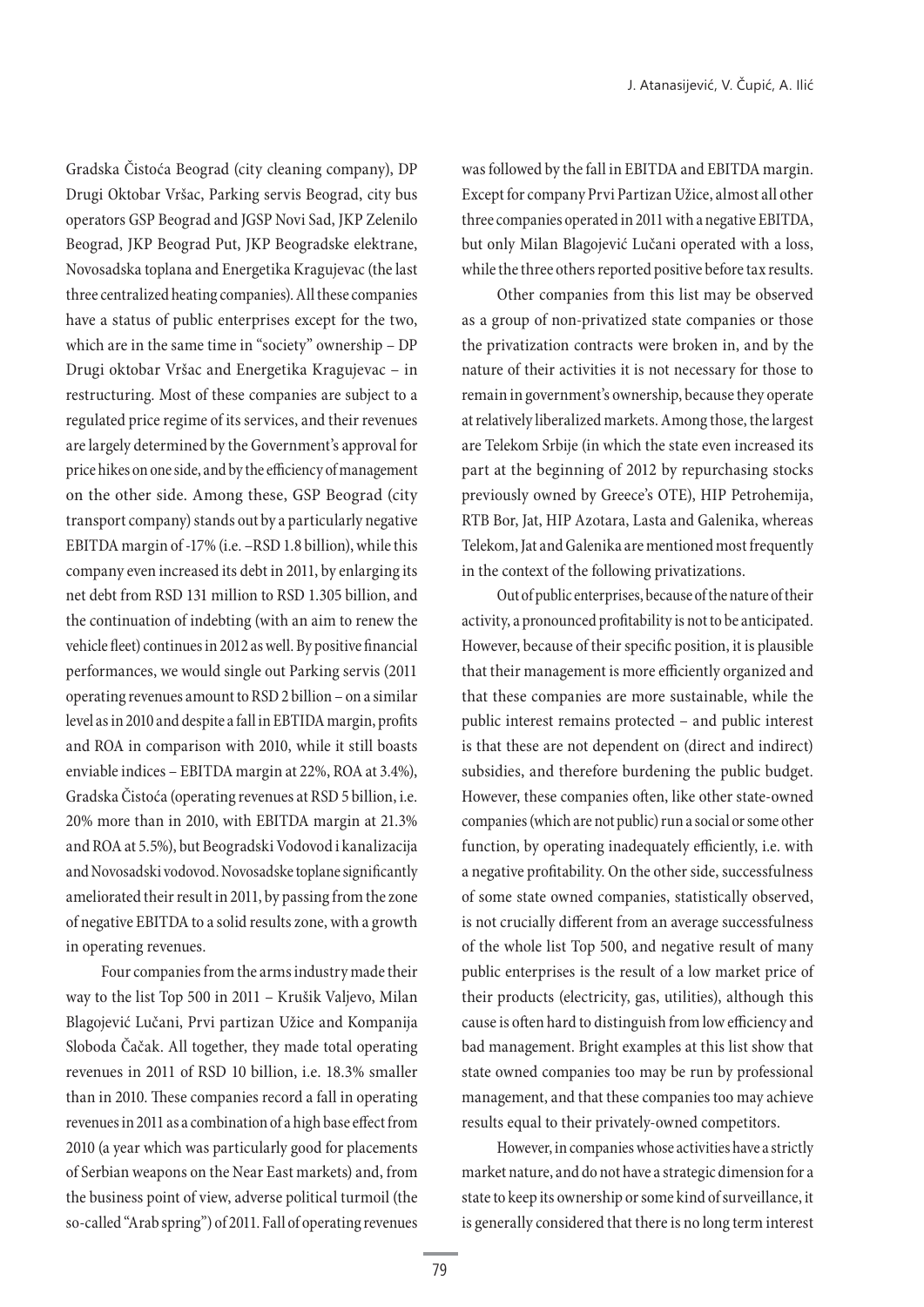for the state to remain a dominant owner. It is especially the case of companies operating in the negative zone of the operating result and which the state must subsidize directly or indirectly with various forms of the so called "soft budget constraint". Although the social aspect is the one that is crucial for the state's stance, bearing in mind the large size of these companies, which employ a large number of employees, at the long run the cost of maintaining the unsuccessful state-owned companies is significant, and consequences for other industries depending from these companies are unforeseeable. These consequences reflect in liquidity widening, and finally in the high cost of services paid by citizens. In the domains where, be it for the natural monopolies, or the state interest, or necessity to protect the public interest (providing services there where private owners would not see possibilities for profits, so the citizens would be deprived of these services or affordable prices of basic goods and services), the most efficient way for the society is that the state remains the owner only where it is not possible to protect the public interest by mere adequate regulation, while the business itself should be left to the private enterprises (in form of public-private partnership, or concession, to give an example). Finally, it is important that where the state remains the predominant owner of the capital, mechanisms are provided that this capital is handled by a professional management which could be motivated by various mechanisms already developed in practices of private corporations, and which permit an efficient management, rational use of resources and protection of the public interest in the widest sense.

### **Conclusion**

The economic development from the macroeconomic perspective fit in the so-called financial integration driven growth model until the crisis outbreak. Namely, the foreign capital inflows – direct investments and, above all, debt, led to an economic growth mainly contributed to by growth of consumption. The other side of this savingfinanced growth (albeit with small rates of domestic saving) deepened the foreign trade deficit, given that the consumption reflected in imports, up to a large extent. With

all this, it seems that, in the same period, non-tradable sectors – trade, telecommunications, real-estate related activities − grew more intensively than the tradable sectors. Capital inflows contributed to RSD strengthening against EUR, resulting in strengthening of the effective foreign exchange rate. Wages grew more intensively than the productivity, while the competitiveness decreased. With the crisis outbreak and cease of massive inflows of private borrowing, foreign trade deficit narrowed, but the growth convergence also stopped. The Serbian economy failed to kick off a sustainable growth from 2009 onwards, given that after the weak recovery in 2010 and 2011, domestic economy fell into a recession in 2012 already, but there has been a certain adjustment. Exports and investments in tradable sectors grew in importance and were main drivers of recovery in 2010 and 2011. Even the exit of the largest exporter – US Steel – from Serbia at the beginning of 2012, and extremely adverse weather conditions (harsh winter in February and drought in the summer), did not alter the stable dynamics of growth of exports, in place since 2010 beginning, but were compensated by growth of other products of manufacturing industry, and from autumn 2012 by automotive industry exports.

The main findings resulting from the detailed micro data based analysis of the financial data for the largest 5,000 companies along the period from 2007 to 2011 consist in the following. Regarding general financial position, the main observations are: (1) high concentration of the economy in terms of size of turnover, (2) even higher concentration of debt in the upper part of the list – small number of large debtors and large number of modestly indebted or not indebted at all, (3) high reliance on short term debt, (4) poor liquidity originating from very few large "illiquidity generators" – predominantly within the public sector with severe structural problems, (5) dispersion in operating performances pointing to the suboptimal use of assets, market segmentation and business environment which is not supportive for asset transformation. On the more dynamic and structural horizon, the undertaken study has shown the following: (1) the economy has suffered the hardest shock to operation in 2009 and some recovery was felt in 2011 all improving productivity by controlling the employment level along the period from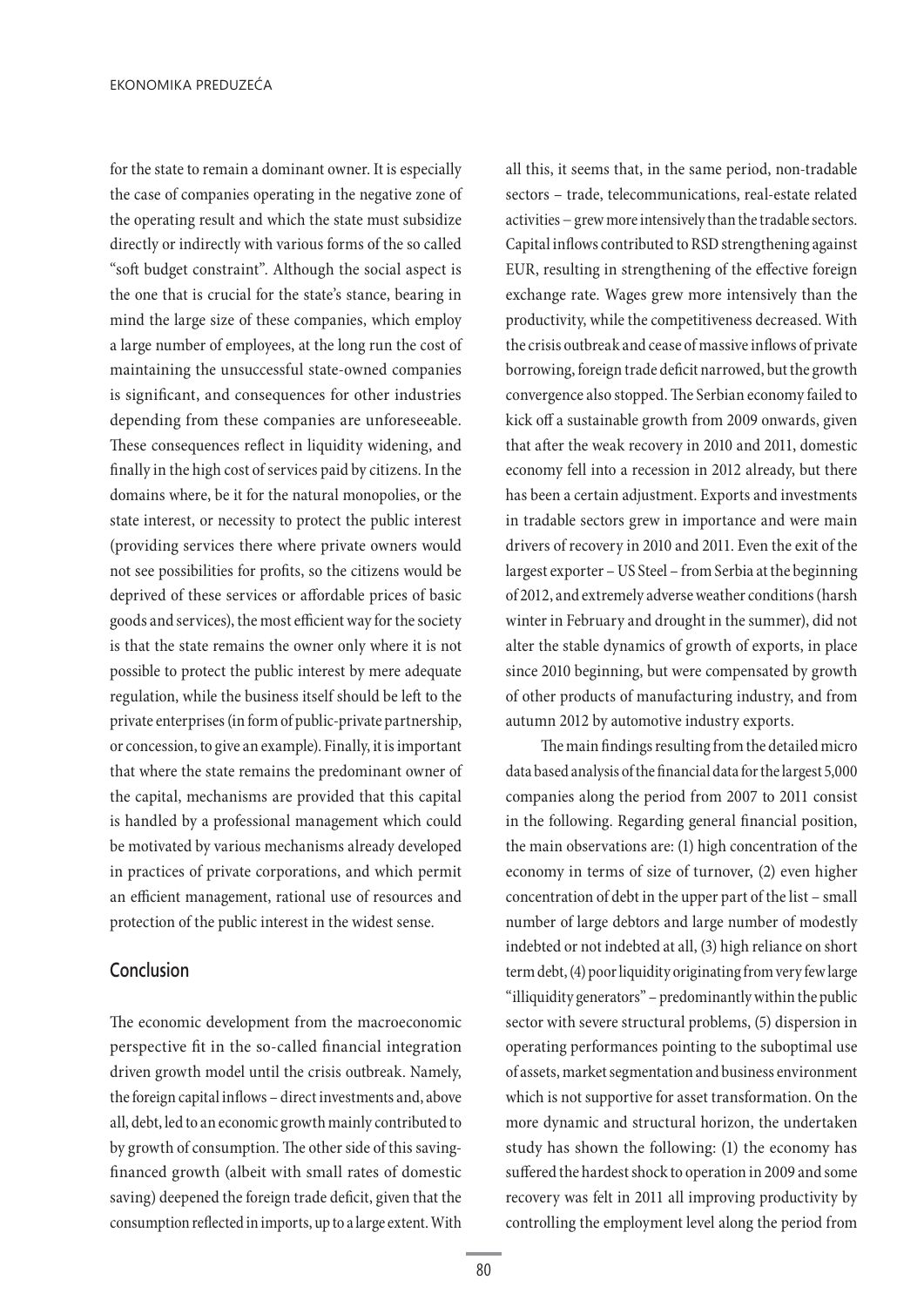the crisis, (2) the crisis has brought some impulse to more intensive consolidation in the upper segment of the economy while larger companies has less felt the fall in income than smaller once, (3) the overall economy seems to shift toward export since the crisis with improvement in tradable industries and less resistant non-tradables, the last being a frontrunners until the crisis, (4) similar pattern has been registered in the destination of FDIs where 2011 and 2012 brought effects on production and exports of the previously undertaken FDIs, and (5) still unresolved challenges to the state controlled part of the economy with few hot points generation the majority of sources of systemic instability resulting in increase in public deficit and public debt and wrong price signals to markets and illiquidity.

Numerous challenges keep confronting the domestic economy, standing in the way of reaching the sustainable growth and decrease of unemployment at the aggregate level. By summarizing findings from this attempt of a summary financial analysis at the basis of microeconomic data, we can enumerate the following challenges: (1) increase of the financial discipline, (2) financing investments from the long-term sources with smaller reliance on debt, and larger on capital, (3) decrease of borrowing costs, (4) managing the risks stemming from foreign exchange rate changes, (5) growth of small and medium enterprises, (6) increase of knowledge and managerial capabilities.

For a stronger economy, important is the role of the creators of economic policy, i.e. the state, and especially at several key fronts. The first is to improve the institutional framework in which business takes place, in order to correct the signals for an adequate allocation of resources, and in order to provide conditions for more efficient asset utilization. The latter includes the correction of unrealistic prices of products and services of public companies, speeding up the bankruptcy proceedings, incentives, i.e. cancellation of obstacles for a better functioning of the capital market. The second important direction where a state may improve conditions in business is to resolve illiquidity, often generated by state institutions, which starts a chain of non-payment. The precondition for confronting these challenges is to finish the reforms in the state-controlled part of the economy.

### **References**

- 1. Arsić, M. (2012). Reforme državnih i društvenih preduzeća. Kvartalni monitor, 28, 72-82. Beograd: FREN. Retrieved from http://www.fren.org.rs/sites/default/files/gm/L2 5.pdf
- 2. Atanasijević, J., & Čupić, V. (2011). Corporate dynamism in new growth paradigm. *Ekonomika preduzeća*, 59(1-2), 55-64.
- 3. Hypo Alpe Adria bank & Altis Capital. (2012, Decembar). Top 500 [Special issue]. *NIN magazine*. Belgrade: Ringier Axel Springer.
- 4. Law on accounting and audit. Official gazette of the Republic *of Serbia, 46/206, 111/209 and 99/2011.*
- 5. Law on privatization. Official gazette of the Republic of Serbia, 38/01, 18/03, 45/05, and 123/07.
- 6. Law on stimulating of the construction industry in the conditions of the economic crisis. Official gazette of the Republic of Serbia, 72/09, 81/09 – correction, 64/10-US and 24/11.
- 7. Ministry of Finance and Economy. (2012). *Bulletin of public*  finances for October 2012. Retrieved from http://mfp.gov.rs/ UserFiles/File/bilten%20javne%20finansije/bilten%20-%20 98%20-%20SRP%20za%20web.pdf
- 8. Ministry of Finance and Economy. (2012). *Fiscal strategy for 2013 with projections for 2014 and 2014.* Retrieved from http://mfp. gov.rs/UserFiles/File/dokumenti/2012/Fiskalna%20strategija%20 za%202013\_%20godinu%20sa%20projekcijama%20za%20 2014\_%20i%202015\_%20godinu.pdf
- 9. Nedeljković, M., Urošević, B., & Zildžović, E. (2012). Jackknife *model averaging of the current account determinants* (National Bank of Serbia, working paper). Retrieved from http://www. nbs.rs/export/sites/default/internet/english/90/90\_0/2012\_23\_ MN\_BU\_EZ\_e.pdf
- 10. Pomerlano, M. (1998). *The East Asia crisis and corporate finances*: *The untold micro story* (The World Bank, Policy Research Working Paper Series 1990). Washington: WB